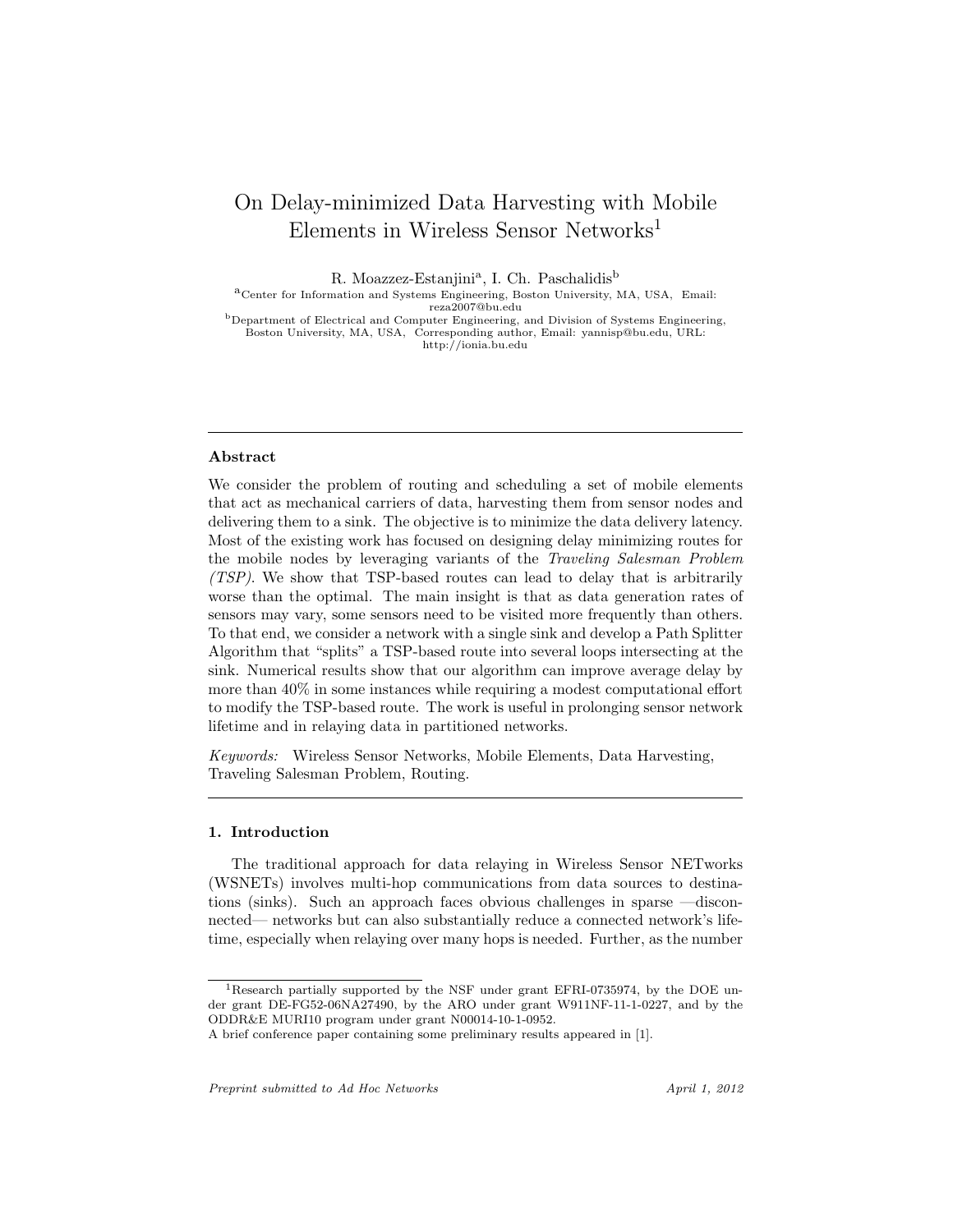of sinks in WSNETs is relatively small, the nodes close to the sinks may run out of energy earlier since all traffic is funneled through them. As an alternative, it is known that the use of mobile elements to transport data from node to node can significantly reduce the energy consumption at each sensor, elongating the functional lifetime of the network, in exchange for increased data delivery latency [2, 3, 4, 5, 6].

These mobile elements with onboard memory act as relays, reaching to the nodes, downloading the data, mechanically carrying them to their destination, and uploading them when in close proximity to the sink. The mobile elements can easily be recharged periodically at a base station as opposed to sensor nodes which do not possess energy replenishment capabilities, hence, the battery lifetime of individual sensors can be increased by shifting the energy consumption burden for communication to the mobile elements.

There are some recent applications appreciating the effectiveness of using such mobile elements, e.g., the ZebraNet project [7], the Manatee project [8], the DakNet project [9], unmanned vehicles in underwater environmental monitoring [10], and a UAV (Unmanned Aerial Vehicle) in structural health monitoring [11]. In some applications, such as urban traffic monitoring using stationary sensors, vehicles that can act as mobile elements already exist in the environment (e.g., buses, police cars, municipal vehicles, etc.). In other applications such as the surveillance of large and inhospitable areas with sparse (mostly disconnected) sensor networks, mobile elements like UAVs may already be used for monitoring with high bandwidth sensor modalities (e.g., cameras) and can also be tasked with collecting more complete monitoring data from the stationary sensors. We do not elaborate further on the applications of these mobile elements; the reader is referred to [12, 13, 2, 14, 15] for more settings where their use is appropriate and effective. In the literature, data-carrying mobile elements are sometimes referred to with different terms (e.g., mobile routers [16], mobile elements [17, 18], data MULEs [2], Message Ferry [12, 13], Actor [19], Actuator [20], and mobile sinks  $[21, 22, 23, 24, 25]$ . In this paper, we adopt the abbreviation ME to refer to these Mobile Elements.

Hereafter, we will assume that data in the WSNET are exclusively transported by the MEs. In practice, one would typically see disconnected clusters of sensors communicating via the MEs. Representing each such cluster by a single node yields a WSNET using only MEs for data transport. In such a setting, the data transfer efficiency depends heavily on the path followed by the MEs. The problem, which we term the Data Harvester Problem (DHP), can be stated as follows. Consider a set of N static nodes located at fixed positions, each of which is generating data with some known/estimated rate  $r_i$   $(i = 1, \ldots, N)$ . The data generated at the nodes are destined to a static sink. A single ME or a group of MEs are responsible for visiting the nodes periodically, collecting any buffered data and carrying them to the sink. For simplicity, we assume that the speed of the MEs is a constant v. Let  $d_i$  be the average delay time for delivery of the data generated at node  $n_i$ . The goal is to find a schedule for the MEs to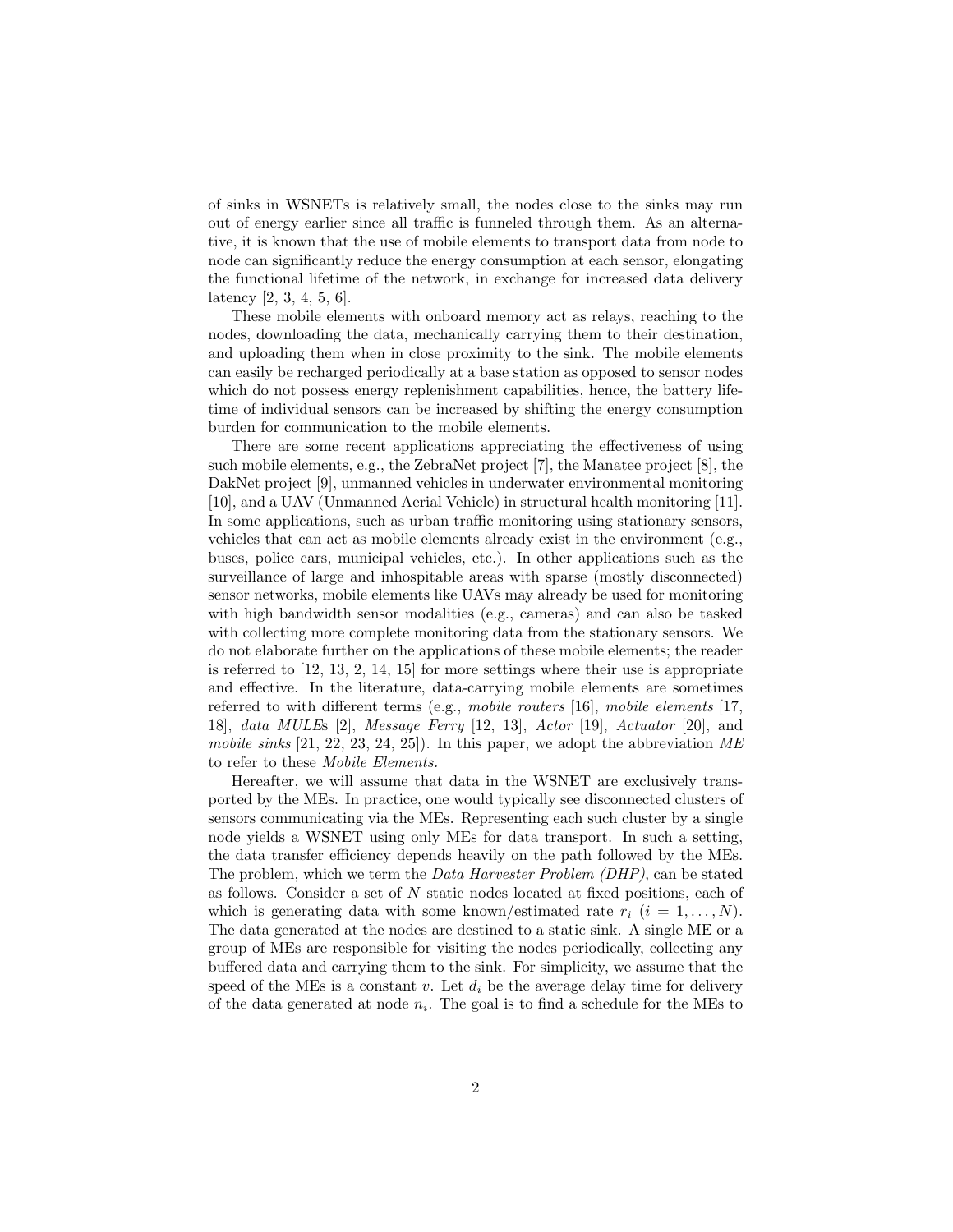visit the nodes and the sink such that the average delay

$$
d = \frac{\sum_{i=1}^{N} \lambda_i d_i}{\sum_{i=1}^{N} \lambda_i},\tag{1}
$$

is minimized, where the choice of  $\lambda_i$ 's represents the importance of the delay for data generated at node  $n_i$ . A reasonable choice would be to set  $\lambda_i = r_i$ ,  $\forall i =$  $1, \ldots, N$ , and this is what we do in our experiments reported in Section 6. The average delay  $d_i$  consists of the *waiting time* of the data at the node before they are transmitted to an ME, and the carrying time of the data by the ME before they are delivered to the sink.

We note that the problem description above is general enough to encompass a wide variety of applications. For instance, consider environmental surveillance and monitoring where a set of sites are required to be visited on a regular basis in order to detect any potential malfunction/threats as soon as they occur (e.g., gas leakage, fire, etc.). Different sites might have a different likelihood for occurrence of a potential malfunction/threat, hence, the  $\lambda_i$ 's should be chosen accordingly. Another example would be the problem of scheduling the visits of an ME to sensor nodes so that data loss due to sensor node buffer overflow is minimized. In such a scenario, choosing  $\lambda_i$ 's accordingly may mean that  $\lambda_i = r_i/b_i$  where  $b_i$  is the buffer capacity of node  $n_i$ . We assume the data transmission time between the nodes and the ME to be negligible compared to the ME's travel times. Even though there are works that accommodate non-negligible transmission times [26, 27], our assumption is justified in many settings, especially when the area covered by the WSNET is large and the ME travel times dominate [17].

We also note that the problem is fundamentally different from any variant of the Pickup and Delivery Problem (PDP) [28, 29, 30]. In PDP, the quantities of goods (here, the data) are considered to be discrete; that is, some fixed (certain in static cases and uncertain in dynamic cases) quantities of goods are waiting in their origin locations to be picked up and delivered to a depot. Once the tour is completed and the vehicle returns to the depot where it started its trip, the problem is over. In DHP, on the other hand, the goods (the data) at each origin location (nodes) are constantly being generated according to some rates and the objective is to minimize the average data delivery delay. The data are buffered in each node until the location is visited by the ME, hence the amount of data to be carried depends on the time that the node is visited by the ME.

In this paper, we prove the sub-optimality of the DHP solutions which are based on the well-known *Traveling Salesman Problem (TSP)*. <sup>2</sup> In fact, we formally establish that *any Hamiltonian cycle*<sup>3</sup> can result in data delivery delay that is arbitrarily worse than that of the optimal solution. In the sequel we will

<sup>&</sup>lt;sup>2</sup>In such solutions, the ME's route is the shortest route to visit each of the nodes exactly once.

 $3A$  Hamiltonian cycle is a cycle in an undirected graph which visits each node exactly once and returns to the starting node.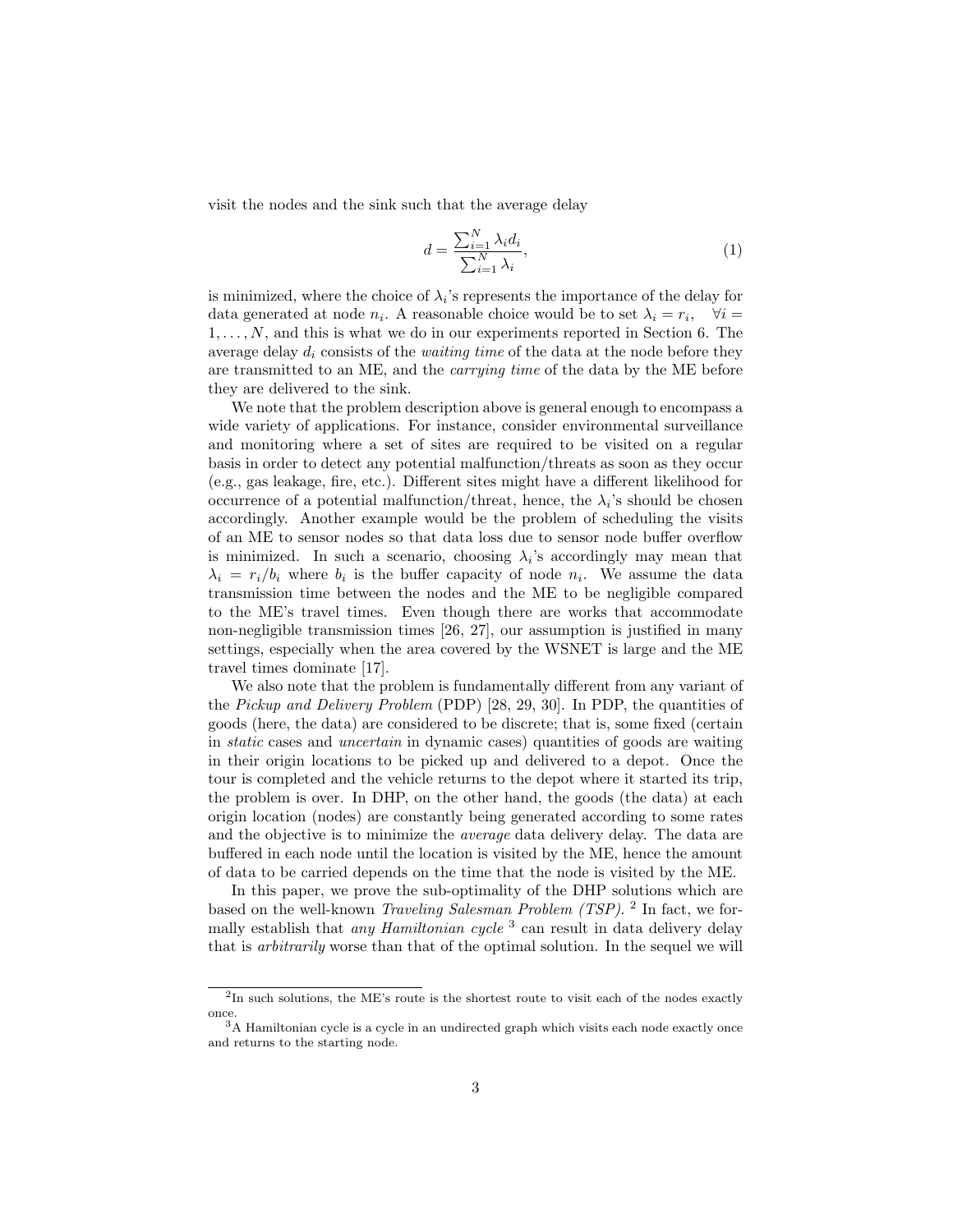call Hamiltonian solution the solution that follows a Hamiltonian cycle. Instead, we propose a Path Splitter Algorithm (PSA) for the case of a single ME and further extend it to cases where multiple MEs are at our disposal. The algorithm improves upon an available TSP-based route by "splitting" the route into several loops, hence, transforming a Hamiltonian solution to a non-Hamiltonian solution. The proposed solution, which we term periodic visit schedule (or schedule for short), is an ordered list of node indices each ME should visit in each "period." This ordered list of nodes is in fact a walk  $4$  [31] in a graph whose vertices represent sensor nodes and edges represent physical routes among them. The schedule repeats itself in time, thus defining a periodic structure. The schedule is then loaded to the ME's memory, and the ME visits the nodes and the sink according to the schedule. In general, a node or the sink can be visited more than once in each period.

To provide an example, consider the single ME case, and let F denote the number of nodes (including the sink) to be visited in a period.  $F \geq (N+1)$ since each node and the sink must be visited at least once in each period. F is upper-bounded by the size of the ME's memory. An example of a schedule would be  $\{0, n_1, n_3, n_1, n_2\}$ , where  $F = 5$ , the network includes three nodes  $n_1$ ,  $n_2$ , and  $n_3$  and the sink identified by 0. Then, the ME would visit the nodes in the following order

$$
\{0 \to n_1 \to n_3 \to n_1 \to n_2 \to 0 \to n_1 \to n_3 \to n_1 \to n_2 \to \cdots\}.
$$

It should be mentioned that we do not claim that solutions in the above form (periodic schedules) are necessarily optimal. The motivation of introducing them comes from the fact that they do not require extensive computational capabilities at the MEs (i.e., there is no need for the ME to continuously compute the next node to be visited). Moreover, they can be constrained to accommodate restrictions on the MEs' memory size (as we mentioned,  $F$  is upper-bounded by the size of the ME's memory).

In what follows, Section 2 presents a review of the related work. Section 3 presents some observations about the problem, describes the shortest-cycle solutions, and establishes their sub-optimality. In Section 4, we propose the PSA for the single ME case. Section 5 extends the PSA to the case of multiple MEs. In Section 6, we evaluate effectiveness of our PSA using simulation. Conclusions are drawn in Section 7.

#### 2. Related work

Most of the existing work in the literature focuses on TSP-based solutions in which the ME visits each node exactly once in its route (see, e.g.,

<sup>&</sup>lt;sup>4</sup>A walk in a graph  $\mathscr G$  is a sequence of nodes  $(n_1, n_2, \ldots, n_l)$  such that each pair of nodes  $(n_1, n_2), (n_2, n_3), \ldots, (n_{n-1}, n_l)$  is an edge of  $\mathscr{G}$ .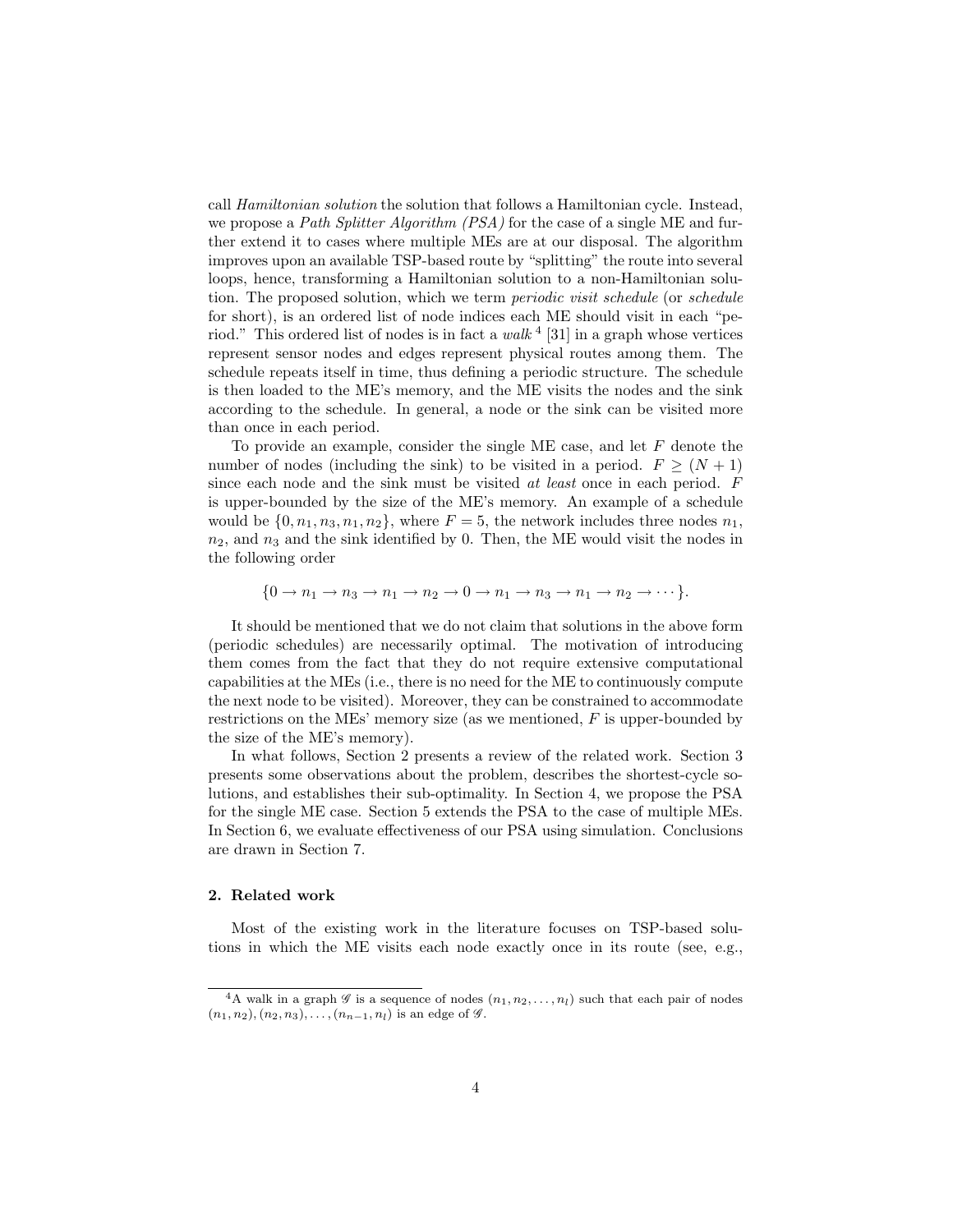$[32, 23, 6, 13, 33, 34]$ .  $[14]$  proposed a heuristic algorithm to find the delayoptimal Hamiltonian cycle rather than the distance-optimal Hamiltonian cycle. Regardless, the proposed solution is still in the form of a Hamiltonian cycle.

As the amount and frequency of data generation in sensor nodes may vary based on the event occurrence frequency (which is generally a function of the sensor location), it is intuitive that some sensors need to be visited more frequently than others. For instance, in [35] sensor networks are used to sense air pollution levels in large urban areas. Since the variation of pollution levels is expected to be higher in industrial areas rather than in residential areas, sensors in industrial areas generate data at higher rates and need to be visited more frequently than others in order to minimize the average delay. The recent work in [36] is an effort to depart from the traditional Hamiltonian cycle approach; the authors proposed two-path planning algorithms based on stochastic modeling and machine learning. Although the non-Hamiltonian solution provided there is an improvement over the traditional Hamiltonian solution approach, their solution is impractical even for very small networks. (They mentioned that finding a route takes about 1 hour for 3 nodes, 6 hours for 4 nodes and about 20 hours for 5 nodes.)

It should also be mentioned that, although [35] and [17] considered non-Hamiltonian solutions, the objective considered there is to avoid buffer-overflow rather than to minimize average delay. We also note that our model is different from work in the context of polling systems [37]. Polling systems consist of a single server with  $N$  queues where the server visits the queues in a fixed order specified by a *polling table* in which each queue occurs at least once, and the objective considered is to find a polling table which minimizes the mean waiting cost. It is typically assumed that the time needed to switch the server from queue i to any other queue j is independent of j whereas in our case the time an ME needs to reach a node depends on the location of that node; that is, in our setting the topology of the network plays an important role.

#### 3. The sub-optimality of the Hamiltonian solutions

In this section, we prove that a Hamiltonian solution may be arbitrarily worse than the optimal. Let  $c_{i,j}$  be the distance from node  $n_i$  to node  $n_j$  (we represent the sink as node 0). A periodic schedule can be represented by a row vector containing the indices of nodes visited by the ME in each period. Let  $(s_1, s_2, \ldots, s_M)$  be some schedule, where  $s_i$  denotes the *i*th node (or sink) visited in the schedule  $(M \geq N+1$  since each node and the sink must be visited at least once in each period). Define  $|T| = c_{s_M,s_1} + \sum_{i=1}^{M-1} c_{s_i,s_{i+1}}$  to be the *length of the period.* Assume that node  $n_i$  is visited only once in each period, i.e.,  $M = N + 1$ . As mentioned earlier, the average delay  $d_i$  for data generated at node  $n_i$  consists of the waiting time at node  $n_i$  before transmitted to the ME, and the *carrying* time by the ME before delivered to the sink. With the assumption of constant bit rate, the waiting time equals to  $|T|/2v$ , where v denotes the ME's speed. The carrying time equals  $l_i/v$ , where  $l_i$  is the distance the ME travels according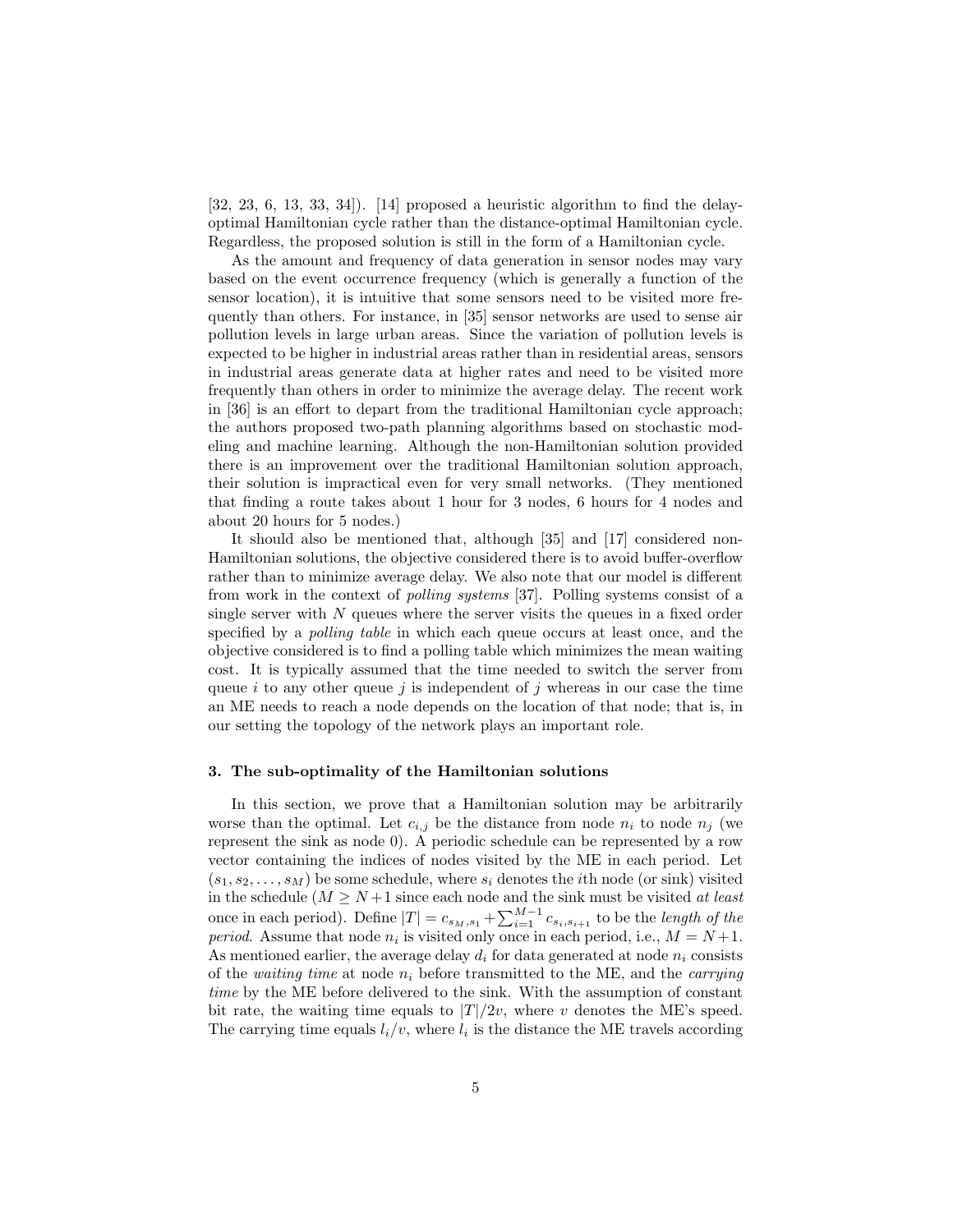to the schedule from node  $n_i$  to the sink. Then, for  $d_i$  in Eq. (1) we have

$$
d_i = \frac{|T|}{2v} + \frac{l_i}{v}.\tag{2}
$$

However, if  $M > (N + 1)$ , i.e., when a node  $n_i$  is visited more than once in the schedule, calculating the average delay is not as straightforward. We now derive a closed-form formula to calculate  $d_i$  for such situations.



Figure 1: Calculating  $d_i$ . Only the  $n_i$ 's and the 0's are shown, where an  $n_i$  (resp., 0) represents a visit by the ME to node  $n_i$  (resp., sink).

Since the schedule is periodic and repeats itself in time, any shift in the schedule does not affect the solution. To calculate  $d_i$ , let us shift the schedule such that the first node to be visited is node  $n_i$  as illustrated in Fig. 1. Obviously, since  $n_i$  is visited more than once in the schedule, this shift is not unique. Also, note that multiple visits to  $n_i$  between any two consecutive visits to the sink are useless; we can simply buffer the data and collect them at the last visit. Therefore, we assume that the schedule only includes a single visit to  $n_i$  between any two consecutive visits to the sink. Circle now in Fig. 1 the  $n_i$ 's and the very next 0 (sink) after each circled  $n_i$ . Let  $\gamma_i$  denote the number of circled  $n_i$ 's. Let  $l_i^{(r)}$  denote the distance the ME travels according to the schedule from the  $(r+1)$ st circled  $n_i$  to the  $(r+1)$ st circled 0, and  $|T_i^{(r)}|$  denote the distance the ME travels according to the schedule from the rth circled  $n_i$  to the  $(r + 1)$ st circled  $n_i$ .  $(l_i^{(\gamma_i)}$  denotes the distance the ME travels from the first circled  $n_i$  to the first circled 0, and  $|T_i^{(\gamma_i)}|$  denotes the distance the ME travels from the  $\gamma_i$ th circled  $n_i$  to the first circled  $n_i$ ). We have

$$
d_{i} = \sum_{r=1}^{\gamma_{i}} \frac{|T_{i}^{(r)}|}{\sum_{q=1}^{\gamma_{i}} |T_{i}^{(q)}|} \left(\frac{|T_{i}^{(r)}|}{2v} + \frac{l_{i}^{(r)}}{v}\right)
$$
  

$$
= \frac{1}{2v|T|} \left(\sum_{r=1}^{\gamma_{i}} |T_{i}^{(r)}|^{2} + 2 \sum_{r=1}^{\gamma_{i}} |T_{i}^{(r)}|l_{i}^{(r)}\right), \tag{3}
$$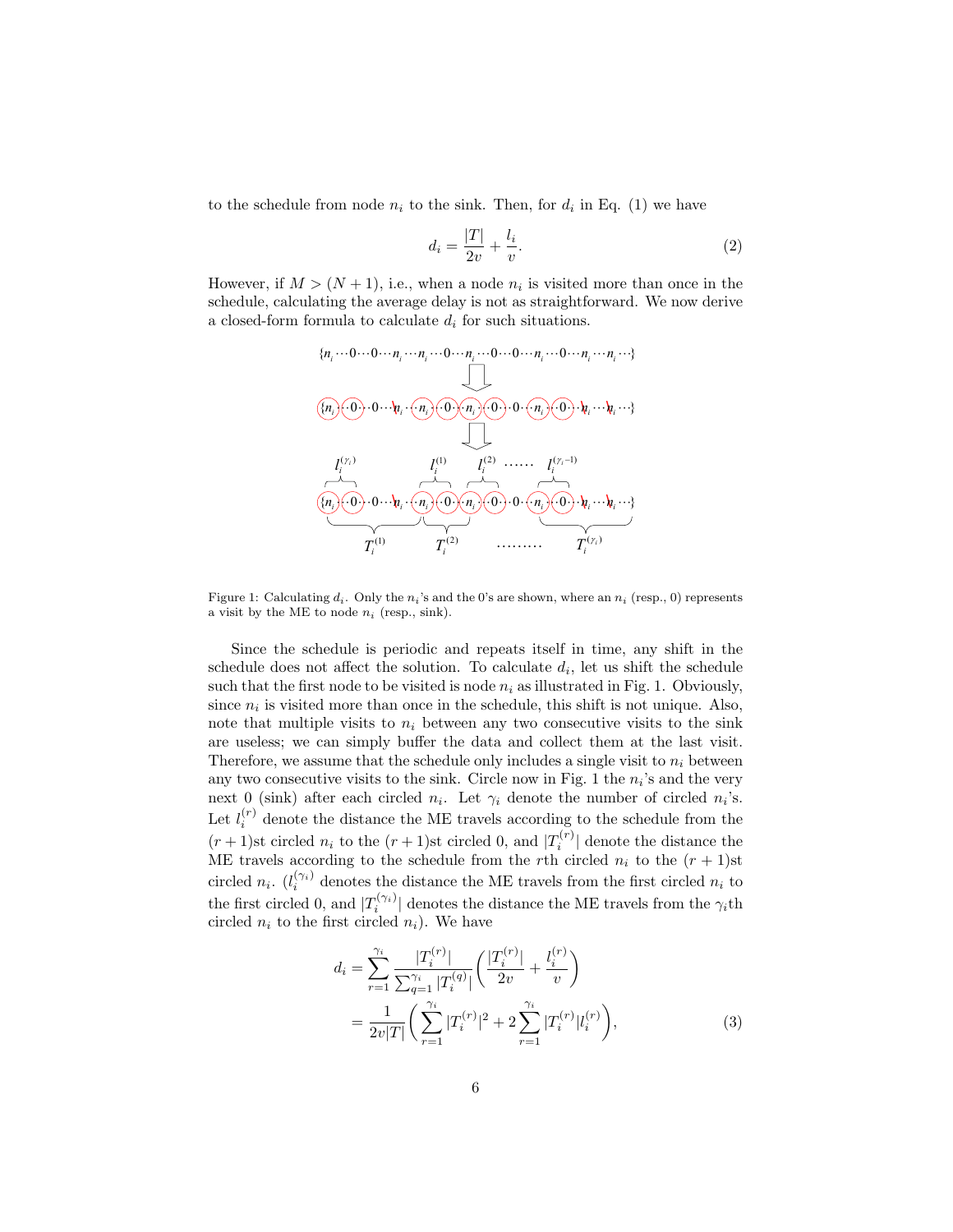where  $|T| = \sum_{q=1}^{\gamma_i} |T_i^{(q)}|$  is the length of the period and it is identical for all i. Eq. (3) is the weighted average of average delays (Eq. (2)) of  $\gamma_i$  pieces of data generated at node  $n_i$  in each period, where the weight  $|T_i^{(r)}|/(\sum_{q=1}^{\gamma_i} |T_i^{(q)}|)$  is the fraction of time delay  $|T_i^{(r)}|/2v + l_i^{(r)}/v$  occurs.

Substituting  $d_i$ 's from Eq. (3) in Eq. (1), we have the following closed-form formula for the total average delay:

$$
d = \frac{1}{2v|T|\sum_{i=1}^{N}\lambda_i} \sum_{i=1}^{N} \lambda_i \left( \sum_{r=1}^{\gamma_i} |T_i^{(r)}|^2 + 2 \sum_{r=1}^{\gamma_i} |T_i^{(r)}| l_i^{(r)} \right). \tag{4}
$$

Theorem 3.1 In DHP, the ratio of delay of the delay-optimal Hamiltonian solution to the delay of the optimal solution can be arbitrarily large.

**Proof :** Consider a simple ad hoc network with two static nodes  $n_1$  and  $n_2$ placed on two corners of a triangle with node 0 (the sink) placed on the other corner. Assume  $c_{1,0} = c_{0,1} = x, c_{0,2} = c_{2,0} = \beta x, c_{1,2} = c_{2,1} = \beta x, \lambda_1 =$  $\beta^2 r_2, \lambda_2 = r_2, v = 1$ , where  $\beta > 6$  is any arbitrarily large integer. Two Hamiltonian solutions exist:

$$
H_1: \{0 \to n_1 \to n_2 \to 0\}, \quad H_2: \{0 \to n_2 \to n_1 \to 0\}.
$$

Now consider the following set of non-Hamiltonian solutions:

$$
NH(\gamma): \{0 \to n_1 \to \ldots \to 0 \to n_1 \to 0 \to n_2 \to 0\},\
$$

where " $0 \to n_1 \to$ " is consecutively repeated  $\gamma$  times in the schedule. Let  $T_{H^*}$ and  $T^*$  denote the delay-optimal Hamiltonian solution and the optimal solution, respectively. Using Eq. (1) and (2) and after some algebra we obtain

$$
d^{T_{H^*}} = \min(d^{H_1}, d^{H_2}) = d^{H_2} = (\beta + \frac{3}{2} + \frac{\beta}{\beta^2 + 1})x > \beta x.
$$

Using Eq.  $(1)$ ,  $(2)$  and  $(3)$  we have

$$
d^{NH(\beta^2)} = \frac{4\beta^2 + 2\beta}{\beta^2 + 1}x < \frac{6\beta^2}{\beta^2}x = 6x,
$$

hence,

$$
d^{T_{H^*}} > \frac{\beta}{6} d^{NH(\beta^2)} \ge \frac{\beta}{6} d^{T^*}.
$$

 $\Box$ 

#### 4. Path splitter algorithm

As we showed earlier, the optimal solution to the problem may not be a Hamiltonian cycle. In fact, even if it was, finding such a Hamiltonian cycle solution is still difficult. Solutions based on the well-known Traveling Salesman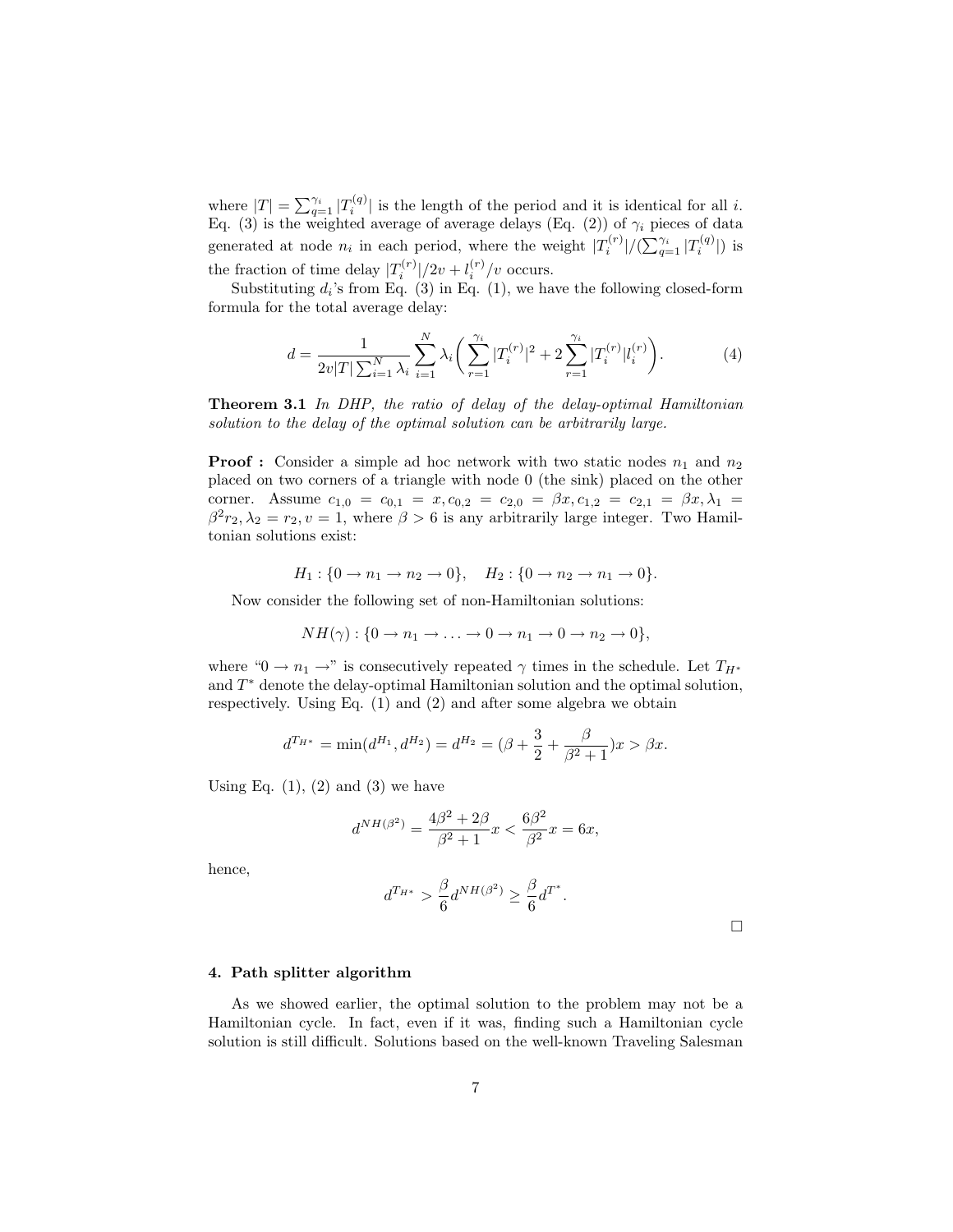Problem (TSP) where the ME's route becomes the shortest route to visit all nodes exactly once in each period (which we term distance-optimal Hamiltonian solution) do not necessarily result in the smallest average delay among all Hamiltonian cycle solutions. The following theorem states this fact.

Theorem 4.1 The distance-optimal Hamiltonian solutions do not necessarily result in the smallest average delay among all Hamiltonian cycle solutions.

Proof : Consider an instance of the DHP: a simple ad hoc network with three static nodes  $n_1$ ,  $n_2$ , and  $n_3$  placed on vertices of a unit square as shown in Fig. 2 (node 0 represents the sink and is placed on the other vertex). Assume  $v = 1$ and

$$
\lambda_1 = \lambda_3 = \lambda > 0, \quad \lambda_2 = \beta \lambda.
$$

A total of two shortest Hamiltonian solutions exist:

$$
H_1: \{0 \to n_1 \to n_2 \to n_3 \to 0\},\
$$
  

$$
H_2: \{0 \to n_3 \to n_2 \to n_1 \to 0\}.
$$

 $d^{H_1} = d^{H_2} = 4.$ 

Using Eq.  $(1)$  and  $(2)$  we have



Figure 2: An instance of DHP; the star represents the sink.

Now, consider the following Hamiltonian cycle solution which is longer than  $H_1$  and  $H_2$ :

$$
H_3: \{0 \to n_1 \to n_3 \to n_2 \to 0\}.
$$

Eq.  $(1)$  and  $(2)$  yield

$$
d^{H_3} = \frac{(2\sqrt{2}+1)\beta + (5\sqrt{2}+4)}{\beta+2}.
$$

We have

$$
d^{H_3} < \min(d^{H_1}, d^{H_2}),
$$

for large enough  $\beta$  (e.g.,  $\beta > 20$ ).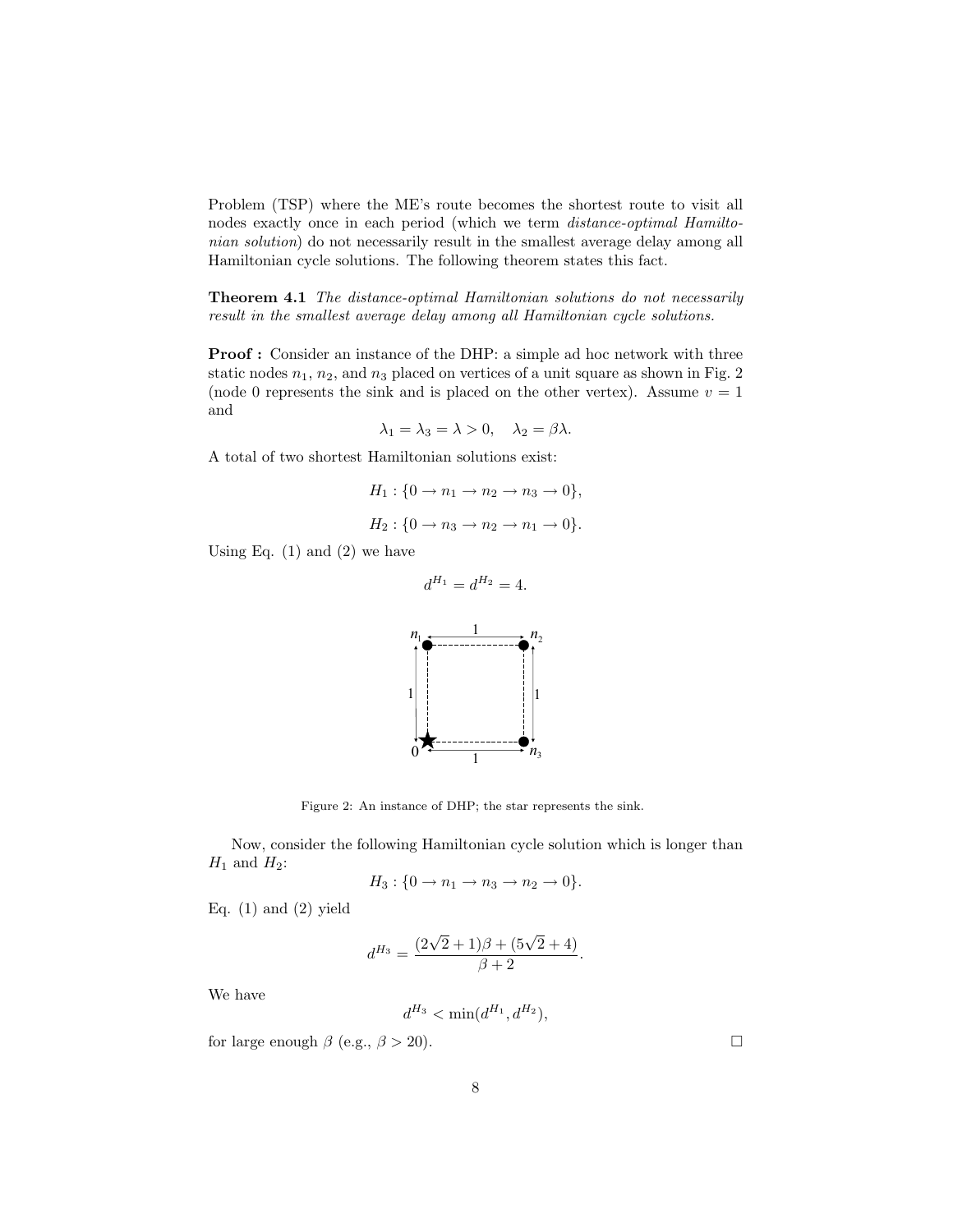We mention that even though the TSP solutions (the distance-optimal Hamiltonian solutions) are not necessarily the best Hamiltonian solutions in terms of average delay, they are relatively good Hamiltonian solutions to the DHP, as stated in the following theorem.

**Theorem 4.2** Let  $T^*$  be the minimum-delay solution within the class of all Hamiltonian solutions for the DHP. Let  $T$  be a TSP solution generated by an algorithm with approximation ratio  $\alpha$ , and let T' be the reverse of T; that is, in  $T'$  the ME visits the nodes in the reverse order as in T. Then,  $\min(d^T, d^{T'}) \leq$  $2\alpha d^{T^*}$ , where  $d^T$ ,  $d^{T'}$  and  $d^{T^*}$  are the average delays if route  $T$ ,  $T'$ , or  $T^*$  is chosen, respectively.

**Proof**: Note that for all  $i$ ,

$$
l_i + l'_i = |T|,
$$

where  $l_i$  (resp.,  $l'_i$ ) is the distance from node  $n_i$  to the sink in route T (resp.,  $T'$ ). Using Eq. (1) and (2), we have

$$
d^T + d^{T'} = \frac{2|T|}{v}.
$$

Thus either  $d^T$  or  $d^{T'}$  is no more than  $\frac{|T|}{v}$ . Hence,

$$
\min(d^T, d^{T'}) \le \frac{|T|}{v}.\tag{5}
$$

From Eq.  $(1)$  and  $(2)$ , for any TSP route T we have

$$
d^T = \frac{1}{\sum_{i=1}^N \lambda_i} \left[ \sum_{i=1}^N \lambda_i \left( \frac{|T|}{2v} + \frac{l_i}{v} \right) \right] = \frac{|T|}{2v} + \frac{\sum_{i=1}^N \lambda_i l_i}{v \sum_{i=1}^N \lambda_i} \ge \frac{|T|}{2v},
$$

therefore,

$$
\min(d^T, d^{T'}) \ge \frac{|T|}{2v}.\tag{6}
$$

 $\Box$ 

Now, let |TSP| be the length of the optimal TSP solution. From Eq. (6),

$$
d^{T^*} \ge \frac{|\text{TSP}|}{2v}.
$$

Thus, from Eq. (5) we have

$$
\min(d^T, d^{T'}) \le \frac{|T|}{v} \le \alpha \frac{|\text{TSP}|}{v} \le 2\alpha d^{T^*}.
$$

There are efficient algorithms for the TSP (see [38] for an overview of exact and approximate algorithms), hence, given the good quality of the TSP solution among all Hamiltonian solutions, we start with the TSP solution. As we have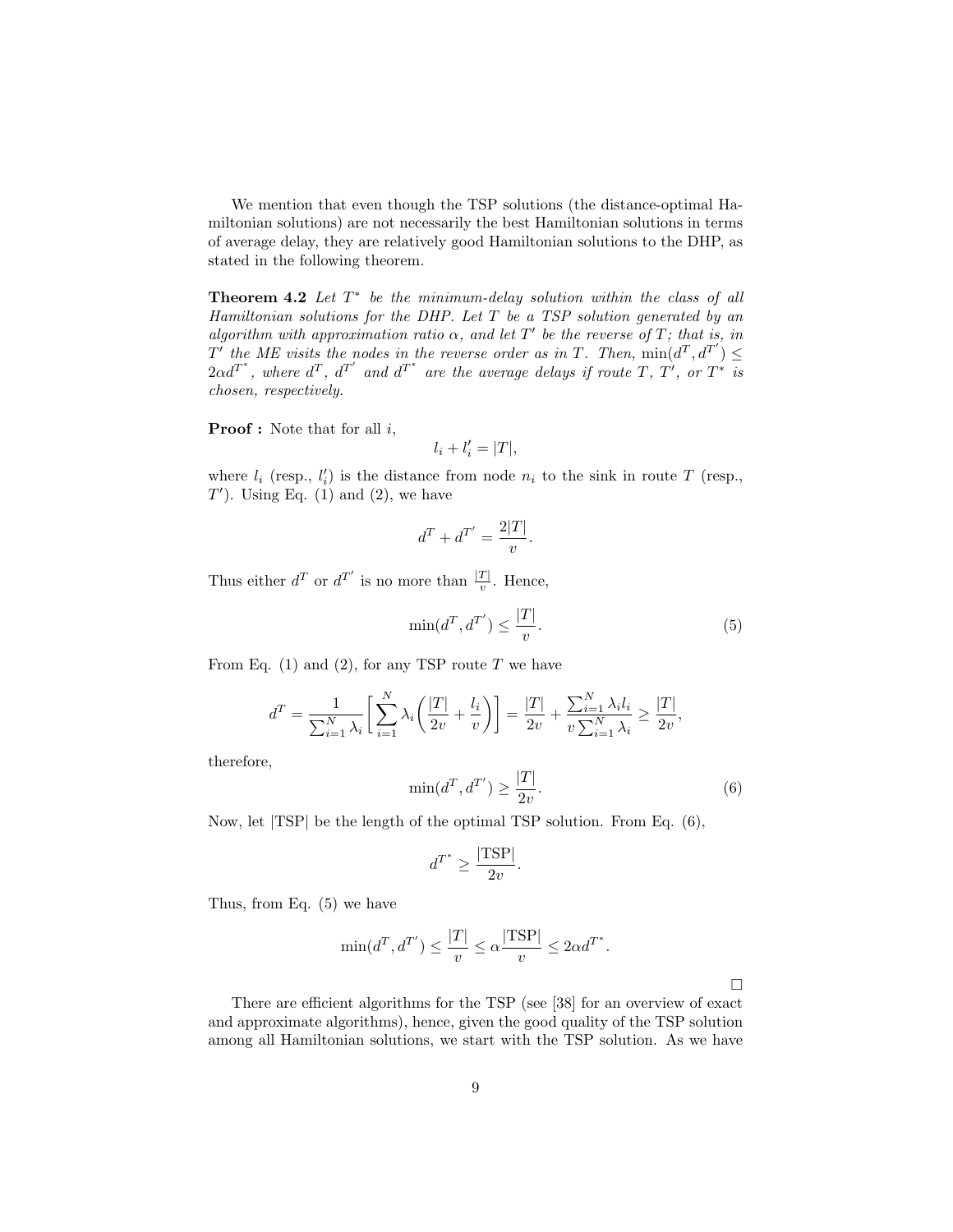argued, it may be possible to further decrease the average delay by visiting some nodes more than once in each period. Next, we propose a Path Splitter *Algorithm (PSA)*. The PSA is an improvement step that can be applied to any Hamiltonian solution. It essentially splits the Hamiltonian solution into multiple loops, each of which starts from and ends at the sink and determines a schedule for visiting the loops (the order in which the loops are traveled by the ME within a period). The loops are constructed so that they do not share any nodes other than the sink. Note that a loop may be visited more than once within a period. We first develop a method that, given the loops, determines the order in which they are visited. We then use this as a procedure to form the loops. Fig. 3(h) shows an example of the PSA solution with three loops. We note that it may be possible that in the optimal solution one node participates in more than one loops (i.e., loops intersect at some nodes), however, considering such schemes remarkably raises the complexity of the solution approach.



Figure 3: (a) The Hamiltonian cycle solution. (b) Selecting an edge. (c) Replacing the edge with the two edges. (d) Reversing the direction of one of the new loops. (e) Selecting an edge. (f) Replacing the edge with the two edges. (g) Reversing the direction of one of the new loops. (h) The PSA solution at the end of the 2nd iteration.

#### 4.1. Scheduling visits to the loops

Assuming that the loops are given, let  $K$  denote the number of loops. Let  ${P_i} = {n_i(1), n_i(2), \ldots, n_i(N_i), 0}$  represent loop  $i (i = 1, \ldots, K)$ , where  $n_i(j)$ denotes the index of the j<sup>th</sup> node visited in loop i starting at the sink and  $N_i$ is the total number of nodes in loop  $i$  not counting the sink. Given the way we construct loops, we have  $\{P_i\} \cap \{P_j\} = \{0\}$  for all  $i \neq j$ ,  $\bigcup_{i=1}^K \{P_i\} = \{S_N, 0\}$ where  $S_N$  is the set of all nodes, and  $\sum_{i=1}^K N_i = N$  where N is the total number of nodes (excluding the sink). For all i let  $L_i = c_{0,n_i(1)} + c_{n_i(N_i),0} + c_{n_i(N_i),0}$  $\sum_{j=1}^{N_i-1} c_{n_i(j),n_i(j+1)}$  denote the length of loop i and  $\Lambda_i = \sum_{j=1}^{N_i} \lambda_{n_i(j)}$ . Let  $\{\tilde{P}_{s_1}, P_{s_2}, \ldots, P_{s_M}\}\$ be the PSA solution, where  $s_j$  is the index of the j<sup>th</sup> loop repeated in the ME's periodic schedule  $(M \geq K)$  is the maximum allowable number of loops to be repeated in the schedule;  $M$  is determined by limitations in the size of the ME's memory). Let  $\rho_i$  denote the number of repetitions of loop *i* in the schedule. Finally, recall from Sec. 3 that  $\gamma_i$  denotes the number of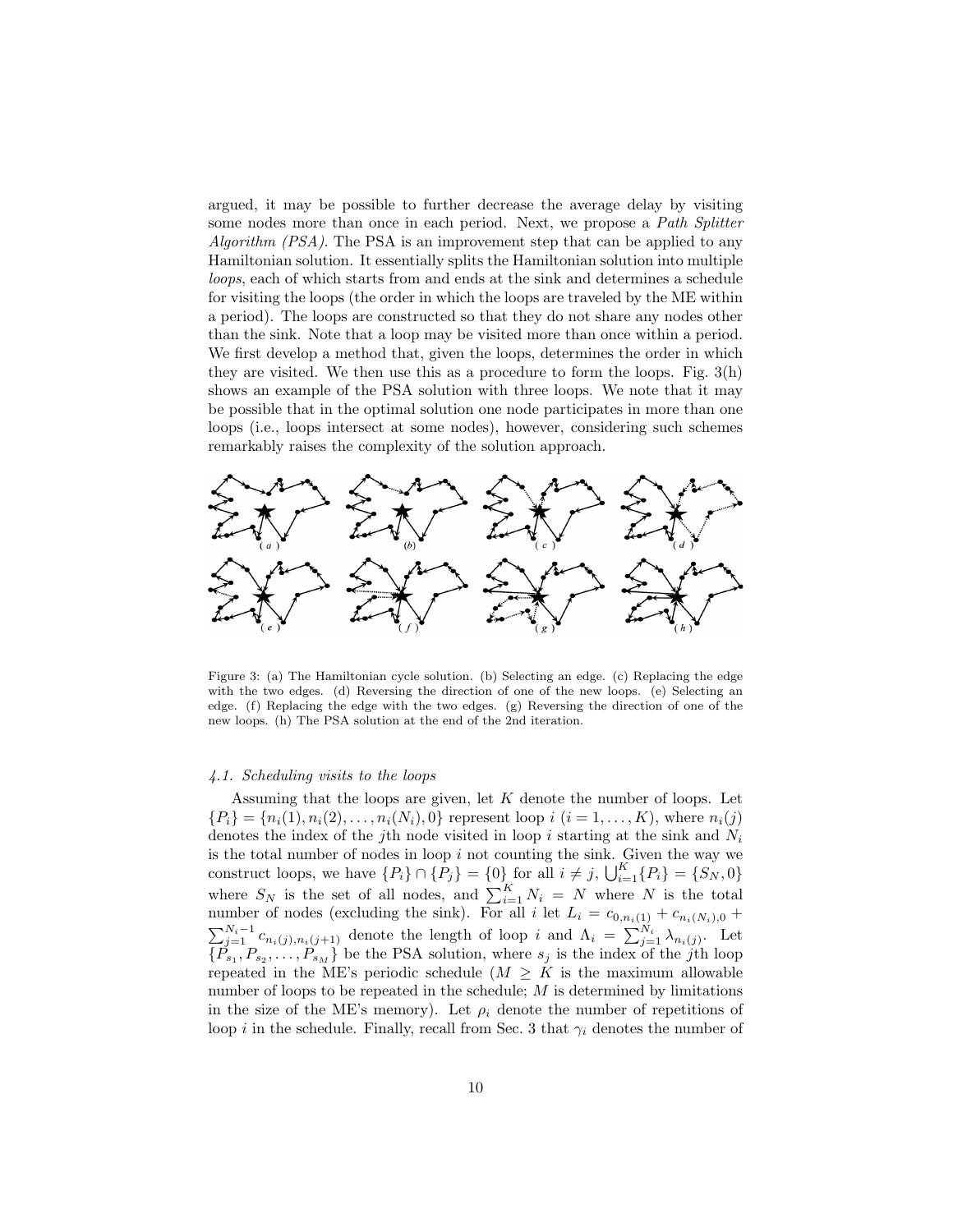times node  $n_i$  is visited by the ME in each period,  $l_i^{(r)}$  is the distance the ME travels from the  $(r + 1)$ st visit to  $n_i$  to the  $(r + 1)$ st visit to 0 in each period, and  $|T_i^{(r)}|$  is the distance the ME travels from the rth visit to  $n_i$  to the  $(r+1)$ st visit to  $n_i$  in each period.

**Theorem 4.3** For any  $|T| > 0$ , if for all  $i = 1, ..., N$ ,  $l_i^{(r)}$  are equal for all  $r=1,\ldots,\gamma_i,$  then d in Eq. (4) is minimized if for each  $n_i$  the  $|T_i^{(r)}|$  are set equal for  $r = 1, \ldots, \gamma_i$ .

**Proof**: Observe that if  $d_i$  in Eq. (3) is minimized for all  $i$ , then the right hand side of Eq. (4) is also minimized. Since for all  $i$ ,  $\sum_{q=1}^{\gamma_i} |T_i^{(q)}| = |T|$ , minimizing  $d_i$  in Eq. (3) amounts to minimizing

$$
\sum_{q=1}^{\gamma_i}|T_i^{(q)}|^2
$$

subject to

$$
\sum_{q=1}^{\gamma_i} |T_i^{(q)}| = |T|,
$$

for which  $|T_i^{(q)}| = |T|/\gamma_i$ ,  $q = 1, ..., \gamma_i$  yields the minimum.

Now, observe that in the PSA solution,  $|T| = \sum_{i=1}^{K} \rho_i L_i$ , and that for any node  $n_i(j)$  in the solution, we have  $\gamma_{n_i(j)} = \rho_i$ . Moreover,

$$
l_{n_i(j)}^{(r)} = l_{n_i(j)}
$$
  
= 
$$
\begin{cases} c_{n_i(N_i),0} + \sum_{q=j}^{N_i-1} c_{n_i(q),n_i(q+1)}, & \text{if } j < N_i, \\ c_{n_i(N_i),0}, & \text{if } j = N_i, \end{cases}
$$

for  $r = 1, \ldots, \gamma_{n_i(j)}$ . Using Thm. 4.3, in order to minimize d in Eq. (4), we set

$$
|T_{n_i(j)}^{(r)}| = \frac{|T|}{\gamma_{n_i(j)}} = \frac{\sum_{i=1}^{K} \rho_i L_i}{\rho_i},\tag{7}
$$

for  $r = 1, \ldots, \gamma_{n_i(j)}$ . Substituting in Eq. (4), we have

$$
d = \frac{1}{2v|T|\sum_{i=1}^{K} \Lambda_i} \left[ \sum_{i=1}^{K} \sum_{j=1}^{N_i} \lambda_{n_i(j)} \left( \frac{|T|^2}{\rho_i} + 2|T|l_{n_i(j)} \right) \right]
$$
  
= 
$$
\frac{1}{2v\sum_{i=1}^{K} \Lambda_i} \left[ \sum_{i=1}^{K} \frac{\Lambda_i}{\rho_i} \left( \sum_{q=1}^{K} \rho_q L_q \right) + 2 \sum_{i=1}^{K} \sum_{j=1}^{N_i} \lambda_{n_i(j)} l_{n_i(j)} \right].
$$
 (8)

To minimize the above expression, we need to minimize

$$
\sum_{i=1}^{K} \frac{\Lambda_i}{\rho_i} \left( \sum_{q=1}^{K} \rho_q L_q \right) \tag{9}
$$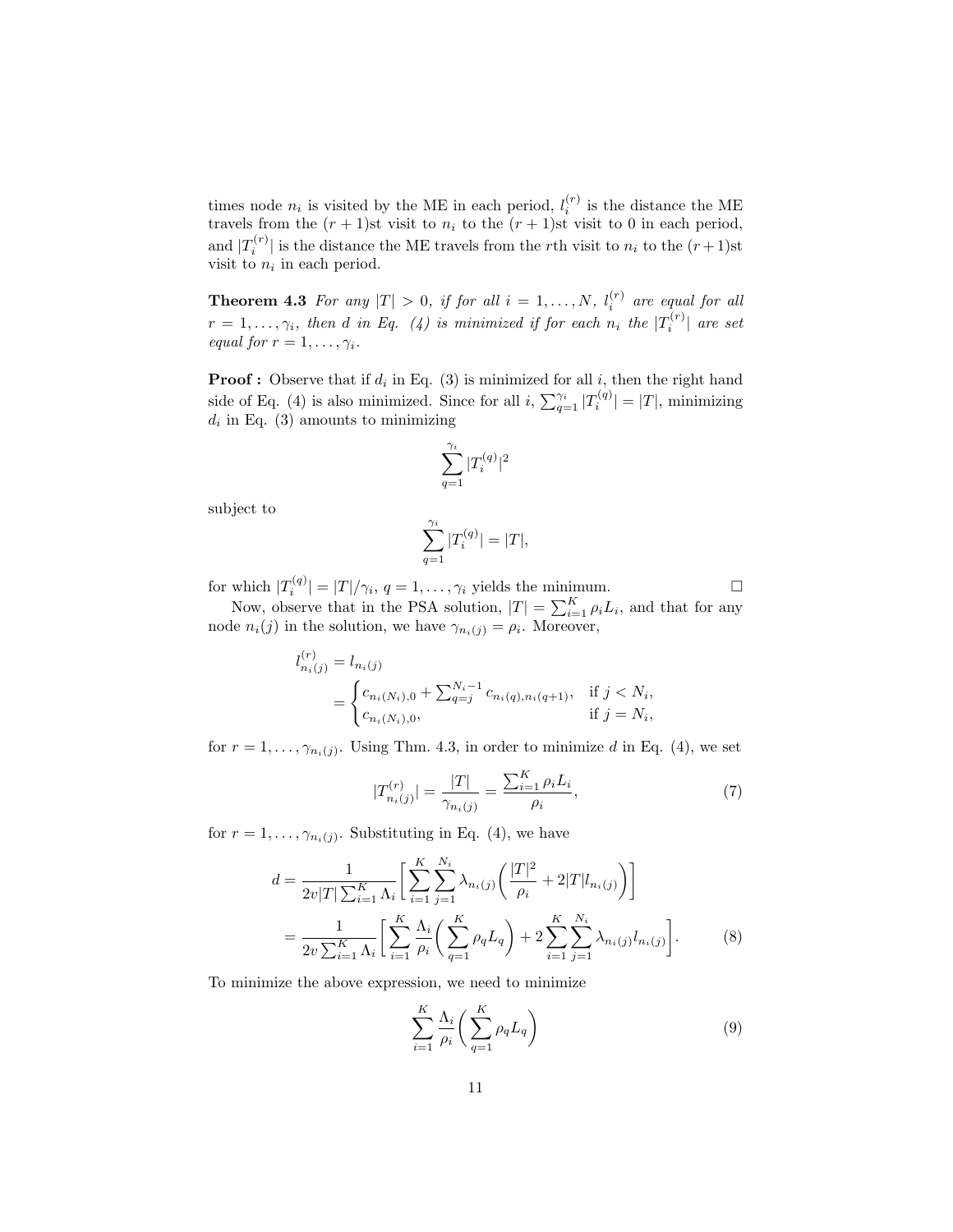with respect to  $\rho_1, \rho_2, \ldots, \rho_K$ . Taking partial derivatives of the above with respect to the  $\rho_i$ 's, setting them to 0, and solving the resulting equations yields that the expression in (9) takes its minimal value when

 $\rho_i = C \sqrt{\Lambda_i/L_i}$ , for some constant C

hence, the fraction of the time that loop i should be repeated in each period is

$$
\frac{\rho_i}{\sum_{j=1}^K \rho_j} = \frac{\sqrt{\Lambda_i/L_i}}{\sum_{j=1}^K \sqrt{\Lambda_j/L_j}}.
$$

Eq. (7) states that in order to minimize the delay, the loops should be visited "uniformly" throughout the period; that is, the inter-visit times to each loop should be equalized. To do so, assuming the loops are given, the procedure in Fig. 4 is proposed to obtain a good schedule (not necessarily optimal).

1. For each  $i = 1, \ldots, K$ , select  $\hat{\rho}_i$  such that

$$
\min \sum_{i=1}^{K} \left( \hat{\rho}_i - \frac{M \sqrt{\Lambda_i/L_i}}{\sum_{j=1}^{K} \sqrt{\Lambda_j/L_j}} \right)^2
$$
\n
$$
\text{s.t.} \quad \sum_{i=1}^{K} \hat{\rho}_i = M,
$$
\n
$$
\hat{\rho}_i \ge 1, \quad \forall i,
$$
\n
$$
\hat{\rho}_i \text{ integer}, \quad \forall i.
$$
\n(10)

2. For each  $i = 1, ..., K$ , define a set  $A_i$  containing  $\hat{\rho}_i$  elements, where the *j*th element of  $A_i$  is

$$
\frac{\sum_{q=1}^K \hat{\rho_q} L_q}{2\hat{\rho_i}} + \frac{(j-1)\sum_{q=1}^K \hat{\rho_q} L_q}{\hat{\rho_i}}.
$$

3. Sort the points in  $\bigcup_{i=1}^K A_i$  and populate a set A. The schedule is  $\{P_{s_1}, P_{s_2}, \ldots, P_{s_M}\}\$ , where  $s_j$ , the index of the *j*th loop visited by the ME in the periodic schedule, is

 $s_j = \{i \mid \text{the } j\text{th smallest element of } A \text{ belongs to } A_i\}.$ 

Since  $\sqrt{\Lambda_i/L_i}/(\sum_{j=1}^K \sqrt{\Lambda_j/L_j})$  is the fraction of the time that loop i should be repeated in each period,  $M \sqrt{\Lambda_i/L_i}/(\sum_{j=1}^K \sqrt{\Lambda_j/L_j})$  is the number of repetitions of loop i. The latter quantity is not necessarily integer and Step (1) of the procedure in Fig. 4 "rounds" these values to integer, returning  $\hat{\rho}_i$  for each i. Note that each loop should be repeated at least once in the schedule, hence, this rounding scheme should ensure that  $\hat{\rho}_i \geq 1$  for each i. Problem (10) is a simple

Figure 4: A procedure to generate a schedule given that the loops have already been identified.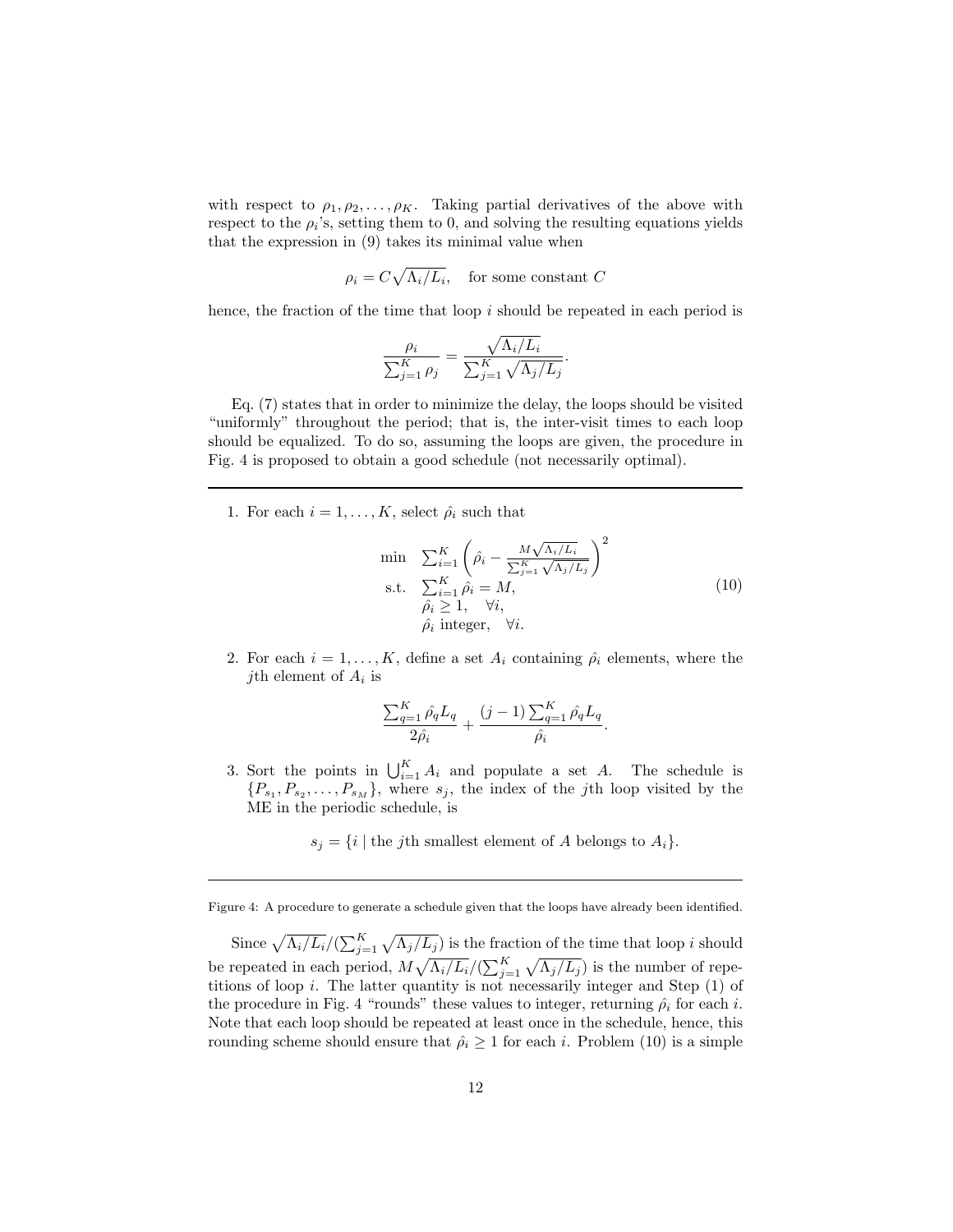quadratic integer programming problem which can be solved fast by standard solvers for moderate values of  $M$ . (This will be the case in our application as M is limited by the ME's memory and by the complexity of the schedule we would like to derive). Alternatively, and if the overhead of solving (10) becomes an issue, one can employ a heuristic procedure which first assigns 1 to each i (to guarantee  $\hat{\rho}_i \geq 1$ ) and then allocates the remaining budget of  $M - K$  to each *i* proportionally to  $\sqrt{\Lambda_i/L_i}/(\sum_{j=1}^K \sqrt{\Lambda_j/L_j})$ , rounding off when necessary to obtain integer  $\hat{\rho}_i$ 's.

Next, for each i, Step (2) of the procedure in Fig. 4 splits the period  $|T|$  =  $\sum_{q=1}^{K} \hat{\rho_q} L_q$  into  $\hat{\rho_i}$  equal pieces and stores in the set  $A_i$  the starting points of each such piece. We can think of these starting points as the points in the period when loop  $i$  "requests" to start ignoring that the other loops should be performed as well. Without loss of generality, and to avoid multiple loops requesting the same points, we have shifted the first starting point of loop  $i$ from 0 to  $\left(\sum_{q=1}^K \hat{\rho_q} L_q\right)/(2\hat{\rho_i}).$ 

Finally, in Step (3), we determine the order in which the ME performs the various loops based on their requested starting times obtained in Step (2).

#### 4.2. Forming the loops

So far, we assumed that the loops are given. To determine the loops, PSA uses an iterative algorithm which at each iteration splits one of the current loops into two loops, thus, increasing the total number of loops by one.

The algorithm starts with the shortest Hamiltonian cycle solution (or a good approximation of that solution) and divides it into two loops by removing an edge  $n_i \rightarrow n_j$  and replacing it with two edges  $n_i \rightarrow 0 \rightarrow n_j$  (Fig. 3 (c)). For this first iteration, there are a total of  $(N-1)$  possible edges to be tried (edges starting from or ending at the sink cannot be removed). To decide which edge of the current loop will be removed, the algorithm tries all possible edges and applies the procedure in Fig. 4 to obtain the schedule for each trial. The algorithm then chooses the best edge greedily; that is, it selects the one whose removal results in the lowest average delay. The algorithm follows the same routine for the next iteration until no further improvement is achieved. Note that at each iteration k, there are a total number of k loops and  $N - k$  possible edges to be tried, hence, the total number of edge removal trials is bounded by  $\sum_{k=1}^{N} (N-k) = N(N-1)/2$ . This upper bound on the number of trials specifies the low complexity of PSA.

One last note is that reversing the direction of a loop does not change the waiting time at the nodes (since the time it takes for the ME to travel along each loop would still remain unchanged), yet it may decrease the carrying times and yield a lower average delay. Therefore, at each iteration, after a loop is split into two smaller loops, the algorithm further verifies whether reversing the direction of either of the two newly formed loops results in the lower delay, and if it does it adopts the new direction (Fig. 3 (d)). Fig. 3 (a)-(d) illustrate the first iteration and Fig. 3 (e)-(h) illustrate the second iteration of PSA in a certain graph.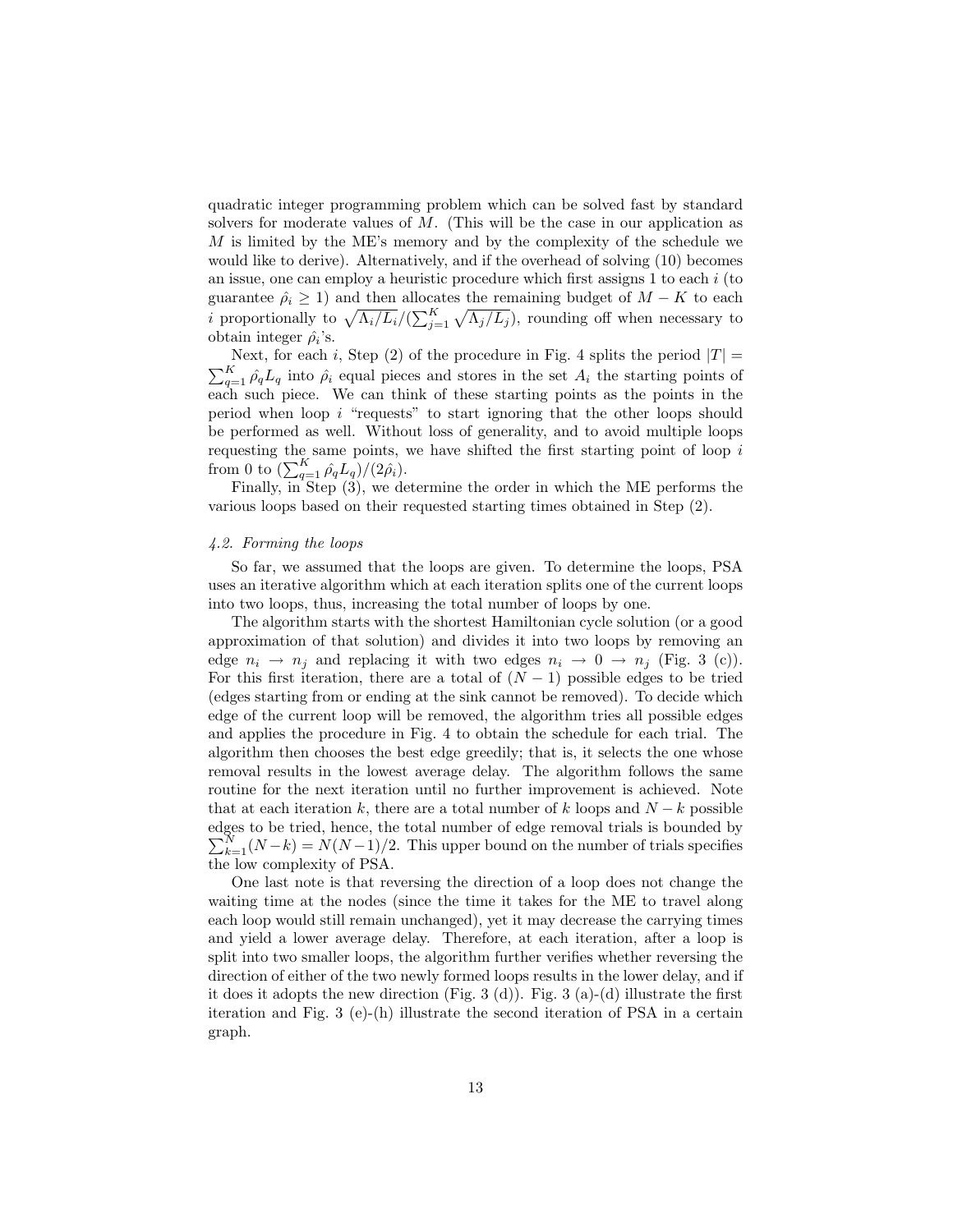

Figure 5: An instance of DHP; the star represents the sink.

### 5. Multiple MEs

When there are more than one ME in our disposal, the problem is much more difficult since the MEs could cooperate and relay data among themselves (see [14]). However, this kind of cooperation requires synchronization as the MEs need to meet in order to relay the data among themselves. In real scenarios, this might bring up some technical difficulties. For simplicity, we assume that each node is assigned to one ME and once an ME picks up data from the nodes assigned to it, it is responsible to relay the data to the sink. Therefore, the goal is to assign the nodes to Z MEs and schedule the MEs to visit the nodes and the sink periodically such that the delay in Eq. (1) is minimized.

Consider a set of  $Z$  tours ( $Z$  is the number of MEs) that collectively cover all the nodes where each tour covers at least one node (and the sink) and each node is visited by only one tour. Let us call such a set a Z-Hamiltonian cycle (for instance, Fig. 3(h) shows a 3-Hamiltonian cycle). Let us call Z-TSP the problem of finding a Z-Hamiltonian cycle such that the sum of lengths of the Z tours is minimized (i.e., the shortest Z-Hamiltonian cycle solution).

**Theorem 5.1** In DHP with Z MEs, for any  $Z \geq 2$  the ratio of delay of the optimal Z-TSP solution to the delay of a Z-Hamiltonian solution which has the smallest average delay among all Z-Hamiltonian solutions can be arbitrarily large.

**Proof :** Consider an instance of the DHP with  $Z + 1$  static nodes  $n_1$  up to  $n_{Z+1}$  on a 2-dimensional plane as shown in Fig. 5 (node 0 represents the sink). Assume

$$
c_{i,j} = c_{j,i} = |(i-j)x|, \quad \forall i, j = 0, 1, ..., Z,
$$
  
\n
$$
c_{i,Z+1} = c_{Z+1,i} = y + (Z-i)x, \quad \forall i = 0, 1, ..., Z,
$$
  
\n
$$
\lambda_i = 1, \quad \forall i = 1, ..., (Z-1), \qquad \lambda_{Z+1} = 1, \quad \lambda_Z = \beta,
$$

where  $\beta > 1$  is an arbitrarily large number. Let  $v = 1$  and  $y = \sqrt{\beta}x$ .

We first show that the optimal Z-TSP solution to the problem consists of the following Z loops:  $\{0 \to n_1 \to 0\}, \{0 \to n_2 \to 0\}, \ldots, \{0 \to n_{Z-1} \to 0\},$ and  $\{0 \to n_{Z+1} \to n_Z \to 0\}$ . Any Z-TSP solution to this problem must have a loop that includes  $n_{Z+1}$ , hence, there is at least one loop with length no less than  $2(Zx + y)$ . There are  $Z - 1$  loops that do not include  $n_{Z+1}$ . Each of these  $Z - 1$  loops would have at least one node from the set of remaining nodes  ${n_1, n_2, \ldots, n_{Z-1}, n_Z}$ . Since  $n_Z$  is the farthest node to the sink in this set, the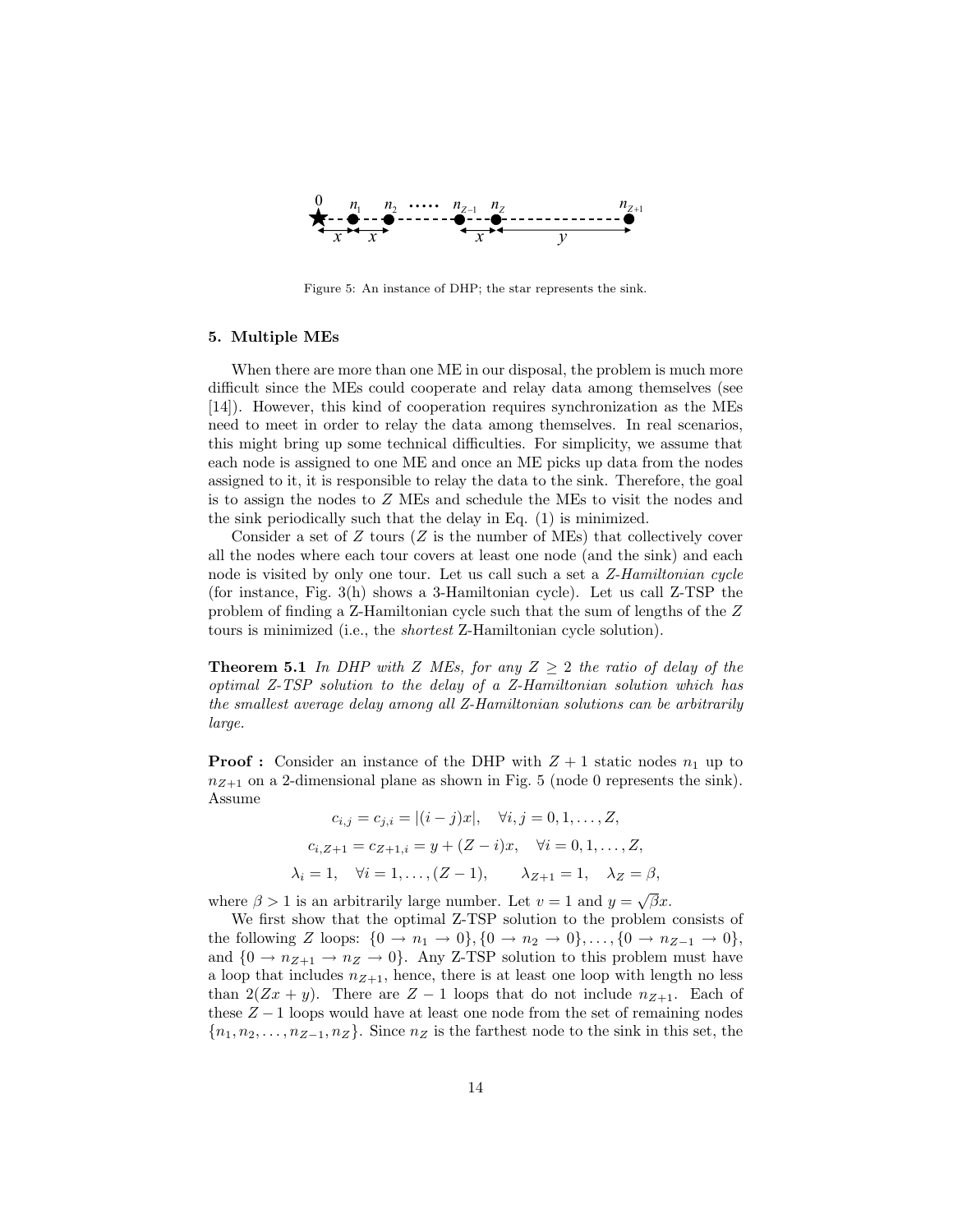total length of the  $Z - 1$  loops is minimized if we do not include  $n_Z$  and that minimal value is equal to

$$
2x + 4x + 6x + \ldots + 2(Z - 1)x = x(Z - 1)Z,
$$

hence, the sum of length of Z loops in any Z-TSP solution to this problem is no less than  $x(Z-1)Z + 2(Zx + y)$ . The sum of the length of the loops  $\{0 \rightarrow$  $n_1 \to 0$ ,  $\{0 \to n_2 \to 0\}, \ldots, \{0 \to n_{Z-1} \to 0\}$ , and  $\{0 \to n_{Z+1} \to n_Z \to 0\}$  is  $x(Z-1)Z + 2(Zx+y)$ , thus, this solution is optimal.

Now, using Eq. (2) we have

$$
d_i^{\text{Z-TSP}} = 2ix, \quad \forall i = 1, ..., Z - 1,
$$
  
 $d_Z^{\text{Z-TSP}} = 2Zx + y, \quad d_{Z+1}^{\text{Z-TSP}} = 2(Zx + y),$ 

and by using Eq. (1) we obtain

$$
d^{Z\text{-TSP}} = \frac{\left(\sum_{i=1}^{Z-1} 2ix\right) + \beta(2Zx + y) + (2Zx + 2y)}{Z + \beta} = \frac{x\beta\sqrt{\beta} + 2Zx\beta + 2x\sqrt{\beta} + Zx + Z^2x}{\beta + Z}.
$$

Now, consider the following Z-Hamiltonian cycle solution (that is not Z-TSP optimal), denoted by H, consisting of the following Z loops:  $\{0 \rightarrow n_1 \rightarrow$ 0}, {0 → n<sub>2</sub> → 0}, ..., {0 → n<sub>Z-2</sub> → 0}, {0 → n<sub>Z</sub> → 0}, and {0 → n<sub>Z+1</sub> →  $n_{Z-1} \rightarrow 0$ . Using Eq. (2) we have

$$
d_i^{\text{H}} = 2ix, \quad \forall i = 1, ..., Z - 2,
$$
  

$$
d_{Z-1}^{\text{H}} = y + 2Zx - x, \quad d_Z^{\text{H}} = 2Zx, \quad d_{Z+1}^{\text{H}} = 2(Zx + y).
$$

Using Eq. (1) it follows

$$
d^{\text{H}} = \frac{(\sum_{i=1}^{Z-2} 2ix) + (y + 2Zx - x) + \beta(2Zx) + 2(Zx + y)}{Z + \beta}
$$
  
= 
$$
\frac{2Zx\beta + 3x\sqrt{\beta} + 4Zx - x + x(Z - 1)(Z - 2)}{\beta + Z}.
$$

Obviously, for large enough  $\beta$ , the ratio  $d^{Z-TSP}/d^H$  can be arbitrary large.  $\Box$ 

The Theorem above states that Z-TSP solutions to the DHP can be far from optimal. Before suggesting our proposed method for finding an effective Z-Hamiltonian cycle solution to the DHP, we state the following theorem.

**Theorem 5.2** Assume a Z-Hamiltonian cycle with Z loops  $\{T_1\}, \ldots, \{T_Z\}$ . Let for any  $j = 1, ..., Z$ ,  $\{T_j\} = \{n_j(1), n_j(2), ..., n_j(N_j), 0\}$  represent loop j, where  $n_j(l)$  denotes the index of the lth node visited in loop j starting at the sink and  $N_j$  is the total number of nodes in loop j not counting the sink. Let  $T'_j$ be the reverse of  $T_j$  for any j; that is, in  $T'_j$  the loop visits the nodes in the reverse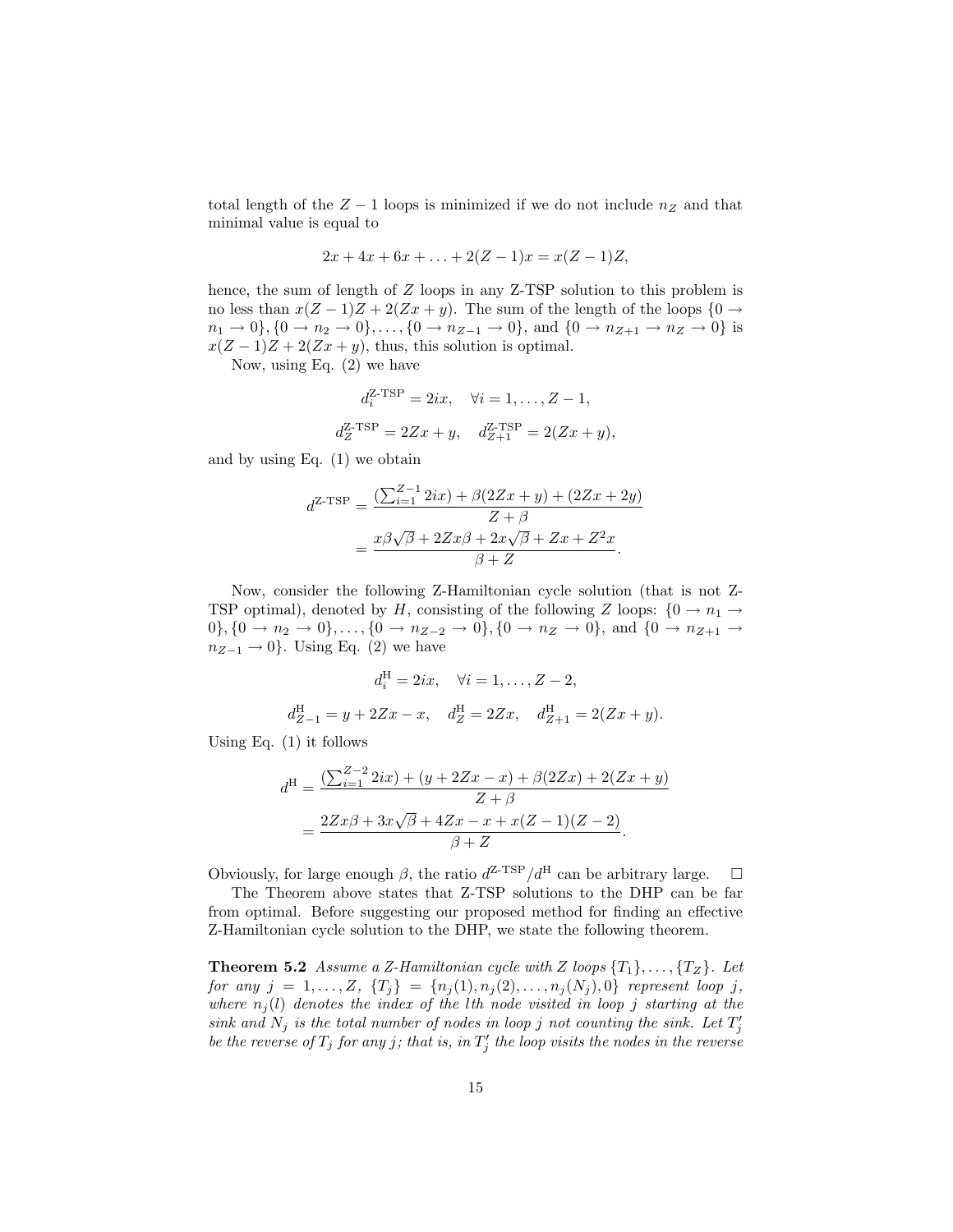order as in  $T_j$ . Let for all j,  $H_j$  be equal to  $T_j$  or  $T'_j$  depending on which of them yields a lower average delay for the nodes in the loop. Let, for all j,  $|T_j|$  denote the length of loop  $T_j$ , and define  $\Lambda_j = \sum_{i=1}^{N_j} \lambda_{n_j(i)}$ . Then, the Z-Hamiltonian cycle solution, denoted by H, consisting of the Z loops  $\{H_1\}, \ldots, \{H_Z\}$  yields average delay  $d^H$  such that

$$
\frac{\sum_{i=1}^{Z} |T_i| \Lambda_i}{2v \sum_{i=1}^{N} \lambda_i} \le d^H \le \frac{\sum_{i=1}^{Z} |T_i| \Lambda_i}{v \sum_{i=1}^{N} \lambda_i}.
$$
\n(11)

**Proof**: Let  $d_i^H$  be the delay of node  $n_i$  in the Z-Hamiltonian cycle solution  $H$ . From Eq.  $(1)$ ,  $(5)$  and  $(6)$  we have

$$
\frac{|T_j|}{2v} \le \frac{\sum_{i=1}^{N_j} \lambda_{n_j(i)} d_{n_j(i)}^H}{\sum_{i=1}^{N_j} \lambda_{n_j(i)}} \le \frac{|T_j|}{v}.
$$

Multiplying all sides of the above inequality by  $\Lambda_j$ , summing up over all j's, and then dividing each side by  $\sum_{i=1}^{N} \lambda_i$  (to use Eq. (1)) completes the proof.  $\Box$ 

Motivated by this result, we seek to obtain loops  $\{T_1\}, \ldots, \{T_Z\}$  such that the right hand side of (11) is minimized. Since  $v \sum_{i=1}^{N} \lambda_i$  is constant, we turn our attention to finding loops  $\{T_1\}, \ldots, \{T_Z\}$  such that  $\sum_{i=1}^Z |T_i| \Lambda_i$  is minimized. We next propose Z-PSA, the extension of PSA for the multiple ME case.

We start with a single shortest Hamiltonian loop including all nodes. We then split the single loop into Z loops, each of which starts from and ends at the sink. This is done by increasing the number of loops by 1 at each step and splitting a loop into two loops (by selecting and then replacing an edge with two edges as shown in Fig. 3) in a greedy way. In particular, at each step  $k$ we select the edge which when replaced with two corresponding edges results in the lowest value for  $\sum |T_i|\Lambda_i$  where the sum is over the  $k+1$  loops. Let  $\tilde{d}_{(k+1)}$ denote this lowest value. The algorithm terminates after  $Z - 1$  steps and at the end of the  $(Z-1)$ st step we have a total of Z loops, i.e., a Z-Hamiltonian cycle.

Theorem 5.3  $\tilde{d}_1 \geq \tilde{d}_2 \geq \tilde{d}_3 \geq \ldots \geq \tilde{d}_Z$ .

**Proof :** We show that  $d_i \geq d_{(i+1)}$  for any  $i = 1, \ldots, Z-1$ . Let  $\{T_1\}, \ldots, \{T_i\}$ denote  $i$  loops to be the solution obtained by Z-PSA before step  $i$  is performed. Using the same notation defined in Theorem 5.2, assume without loss of generality, that Z-PSA selects the edge  $(n_i(l), n_i(l + 1))$  from loop j to be replaced at step  $i$   $(1 \leq l \leq (N_j-1))$ . This results in updating loop j,  $\{T_j\}$ , with loop  $\{T_j^{\text{new}}\} = \{n_j(1), n_j(2), \ldots, n_j(l), 0\}$ , and creating a new loop  $i + 1$ ,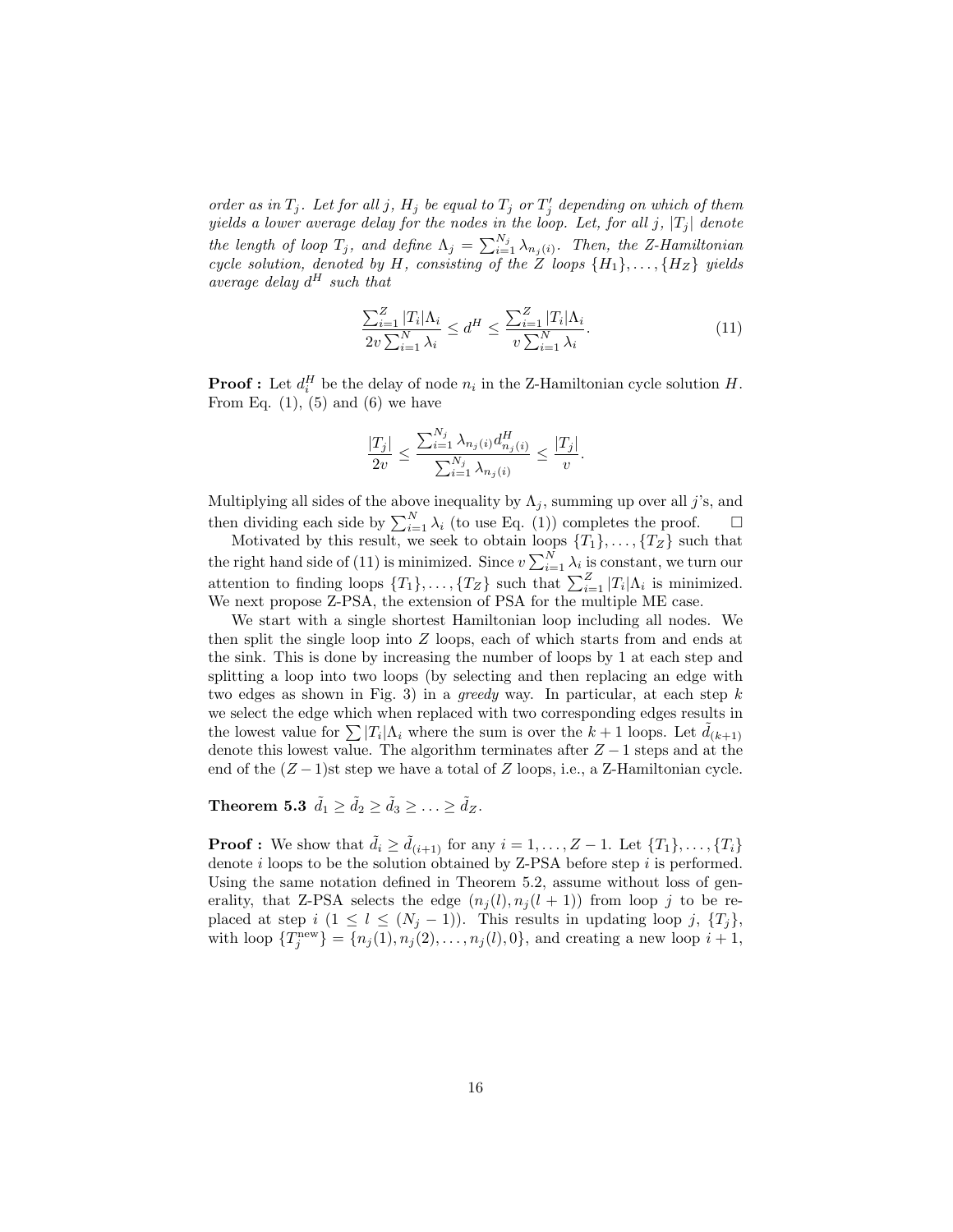${T_{i+1}} = {n_j(l+1), n_j(l+2), \ldots, n_j(N_j), 0}.$  We have,

$$
\tilde{d}_{i} - \tilde{d}_{(i+1)} = |T_{j}| \sum_{p=1}^{N_{j}} \lambda_{n_{j}(p)} - |T_{j}^{\text{new}}| \sum_{p=1}^{l} \lambda_{n_{j}(p)} - |T_{i+1}| \sum_{p=l+1}^{N_{j}} \lambda_{n_{j}(p)}
$$
\n
$$
= (c_{0,n_{j}(1)} + \sum_{p=1}^{N_{j}-1} c_{n_{j}(p),n_{j}(p+1)} + c_{n_{j}(N_{j}),0}) \sum_{p=1}^{N_{j}} \lambda_{n_{j}(p)}
$$
\n
$$
- (c_{0,n_{j}(1)} + \sum_{p=1}^{l-1} c_{n_{j}(p),n_{j}(p+1)} + c_{n_{j}(l),0}) \sum_{p=1}^{l} \lambda_{n_{j}(p)}
$$
\n
$$
- (c_{0,n_{j}(l+1)} + \sum_{p=l+1}^{N_{j}-1} c_{n_{j}(p),n_{j}(p+1)} + c_{n_{j}(N_{j}),0}) \sum_{p=l+1}^{N_{j}} \lambda_{n_{j}(p)}.
$$

From the triangle inequality we have that

$$
c_{n_j(l),0} \le \sum_{p=l}^{N_j-1} c_{n_j(p),n_j(p+1)} + c_{n_j(N_j),0},
$$

and

$$
c_{0,n_j(l+1)} \le c_{0,n_j(1)} + \sum_{p=1}^{l} c_{n_j(p),n_j(p+1)},
$$

which yields

$$
\tilde{d}_i - \tilde{d}_{(i+1)} \ge 0.
$$

 $\Box$ 

Note that at each step k, there are a total number of k loops and  $N - k$ possible edges to be tried, hence the total number of edge removal trials is bounded by  $\sum_{k=1}^{Z-1} (N-k) < ZN$ . This upper bound on the number of trials specifies the low complexity of the proposed Z-PSA algorithm. We then start with such a solution. As we have argued, it may be possible to further decrease the average delay by visiting some nodes more than once within each loop in each period. The PSA for the single ME case is then applied to each of the Z loops to further decrease the delay by splitting each ME's loop into sub-loops independently.

#### 6. Performance evaluation

In this section, we evaluate the effectiveness of our algorithms via simulation under various scenarios for both the single and the multiple ME case. The simulation was developed in the MATLAB environment and run on a computer with an 1.40GHz CPU.

We start with the single ME case. A random graph generator forms the random sensor network topology and determines the sensor data generation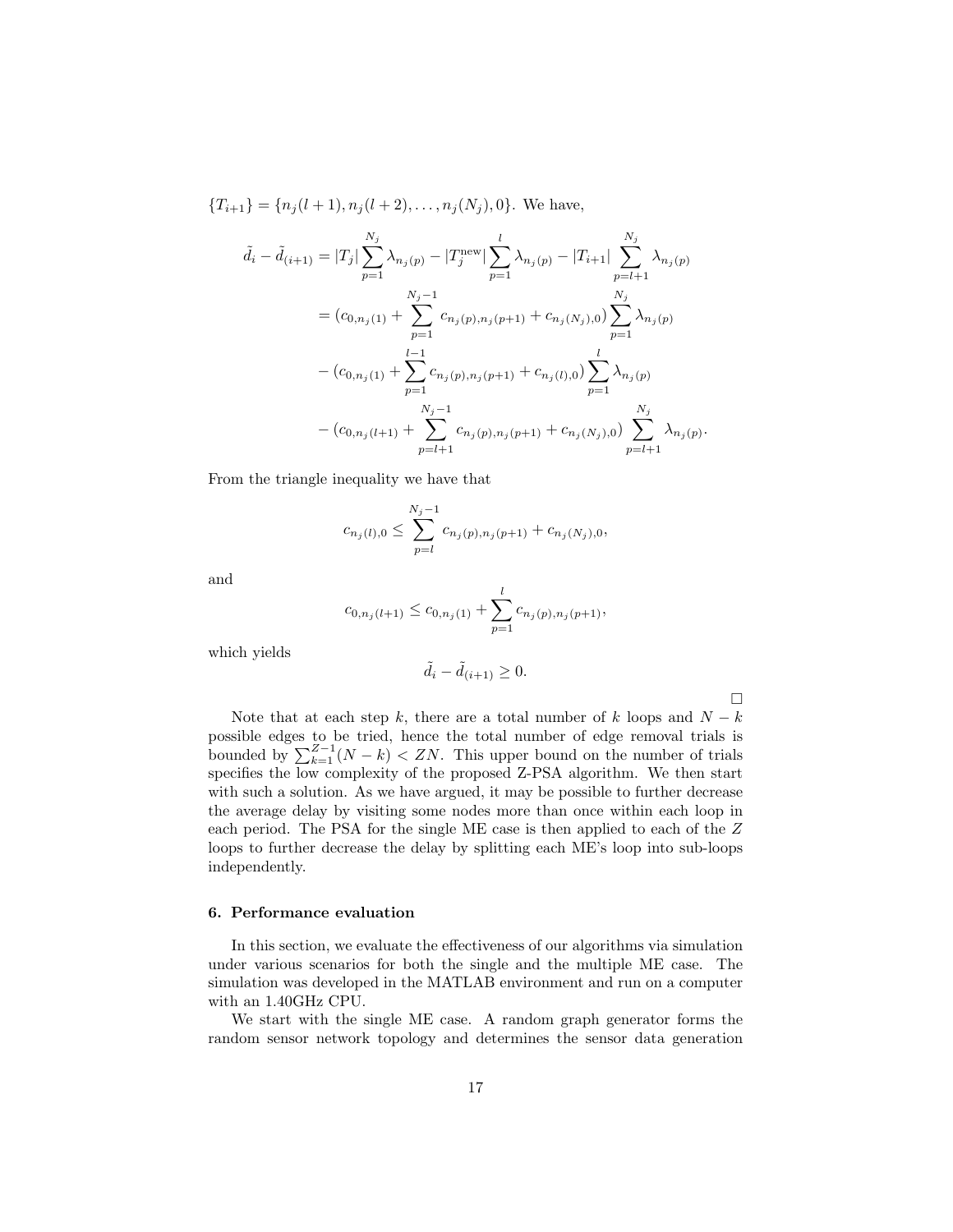

Figure 6: (a) Location of the cluster center in topology A. (b) Locations of the cluster centers in topology B. (c) Locations of the cluster centers in topology C.



Figure 7: Comparison of the solutions for the scenario with topology A and the sink located at the center of the area.

rates according to a given scenario. Given the geographical topology of the nodes, as well as their data generation rates, a schedule for the ME to visit the nodes is generated by the PSA. We consider 180 nodes distributed on a  $300m \times 300m$  area. Four topologies, A, B, C, and U, are constructed in our simulations. Topology U corresponds to uniformly distributed nodes over the coverage area. For topologies A, B, and C, we assume that the nodes are concentrated at certain locations called cluster centers. The cluster centers have the highest density of nodes, which drops radially outward. Topologies A, B, and C have one, four, and nine cluster centers, respectively. Fig. 6 shows the locations of the cluster centers for each topology. The lower left corner and the upper right corner of the area have coordinates  $(x, y) = (0, 0)$  and  $(x, y) = (300, 300)$ , respectively. To generate topologies A, we generate x and y coordinates of the nodes from a Normal distribution with mean equal to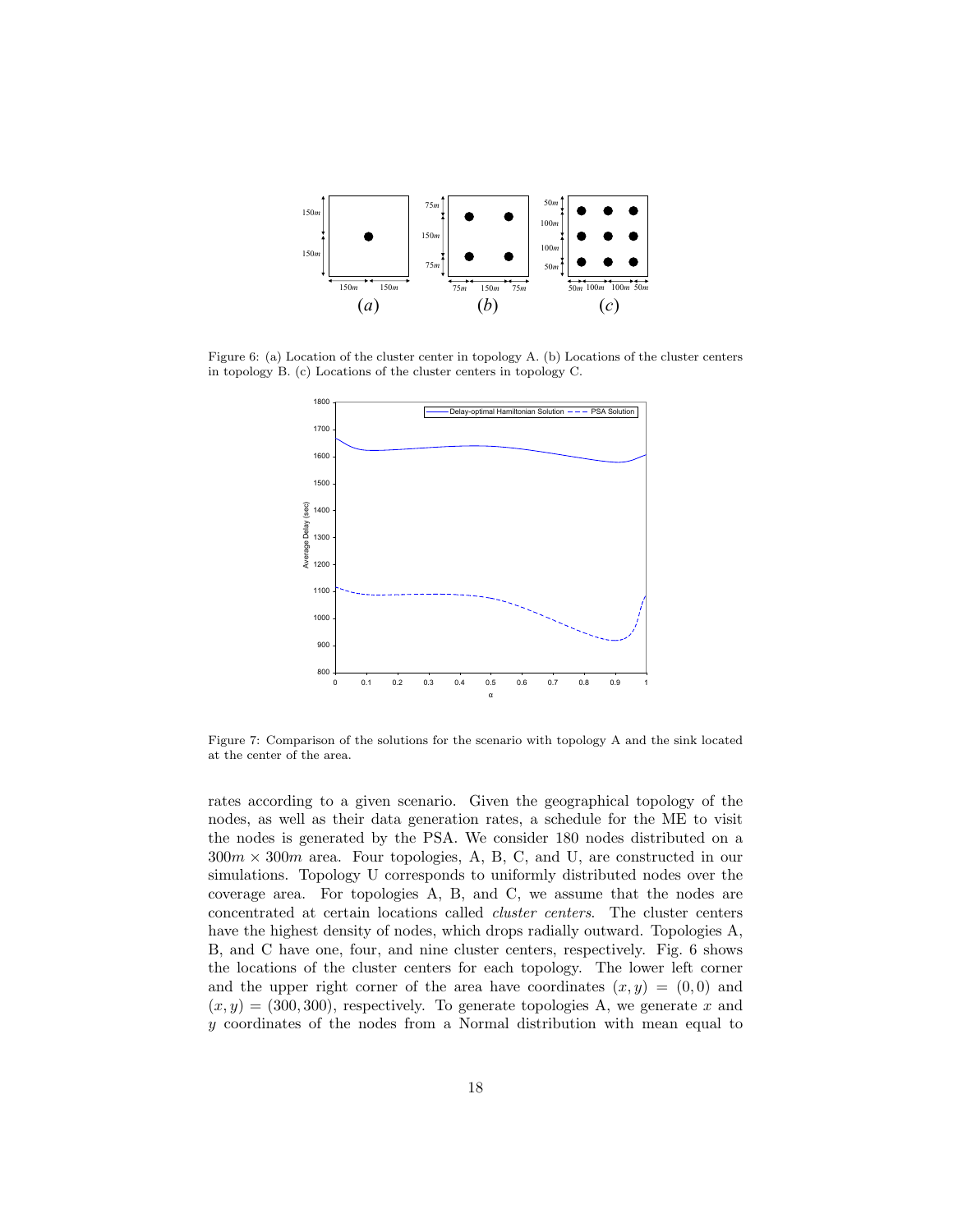| Scenario             | Delay-opt. Hamilt. | <b>PSA</b>    | Extra Comp. | Number of      | Improvement |
|----------------------|--------------------|---------------|-------------|----------------|-------------|
|                      | Delay $(\sec)$     | $Delay$ (sec) | Time (sec)  | Loops          | $(\%)$      |
| $A_0$                | 1667.4             | 1116.3        | 11.09       | 6.3            | 33%         |
| $A_{0.1}$            | 1622.4             | 1089.1        | 10.21       | 6.1            | 33%         |
| $A_{0.5}$            | 1637.5             | 1075.5        | 14.41       | 8.6            | 34%         |
| $A_{0.9}$            | 1578.1             | 918.9         | 19.22       | 11.7           | 42\%        |
| $A_1$                | 1606               | 1088          | 9.77        | 5.7            | 32%         |
| $B_0$                | 2033.8             | 1476.6        | 6.96        | 4              | $27\%$      |
| $B_{0.1}$            | 2082.1             | 1521.6        | 7.38        | 4.3            | 27%         |
| $B_{0.5}$            | 2037.3             | 1486.2        | 9.37        | 5.4            | 27%         |
| $B_{0.9}$            | 1889.3             | 1360.9        | 9.43        | 5.6            | 28%         |
| $B_1$                | 2017.9             | 1459.5        | 6.90        | $\overline{4}$ | 28%         |
| $C_0$                | 2256.7             | 1662          | 8.57        | 4.7            | $26\%$      |
| $C_{0.1}$            | 2272.2             | 1670.9        | 9.71        | 5.7            | 26\%        |
| $C_{0.5}$            | 2245.3             | 1691.7        | 11.83       | $\overline{7}$ | 25%         |
| $C_{0.9}$            | 2216.6             | 1618.3        | 12.42       | 7.5            | 27%         |
| $C_1$                | 2250.7             | 1681.3        | 9.01        | 5.2            | 25%         |
| $U_0$                | 3182.4             | 2202.6        | 8.54        | 5              | 31\%        |
| $\overline{U}_{0.1}$ | 3184.5             | 2236.5        | 8.60        | $\overline{5}$ | $30\%$      |
| $U_{\rm 0.5}$        | 3150.9             | 2206.6        | 11.52       | 6.8            | $30\%$      |
| $U_{0.9}$            | 3053.3             | 2025.1        | 14.55       | 8.9            | 34%         |
| $U_1$                | 3109.5             | 2187          | 8.60        | 5              | 30%         |

Table 1: Results for the single ME case - the sink located at the center of the area.

150m and standard deviation equal to 35m. To generate topologies B,  $x$  and  $y$ coordinates of each of the 45 nodes belonging within each cluster are generated from a Normal distribution with mean equal to the corresponding coordinate of their cluster center and standard deviation equal to 20m. To generate topologies C, x and y coordinates of each of the 20 nodes belonging within each cluster are generated from a Normal distribution with mean equal to the corresponding coordinate of their cluster center and standard deviation equal to 15m.

We consider two locations for the sink, one in the center of the area, and the other in the lower left corner. For the node data generation rates, we assume that an  $\alpha$  fraction of the nodes generate data at a rate of 1Kbps and the rest generate data at a higher rate of  $100Kbps$ . We let the value of  $\alpha$  vary in order to generate various scenarios. Note that  $\alpha = 1$  corresponds to a scenario where all nodes generate data at the same rate of 1Kbps. As we mentioned in the Introduction, throughout this section we set  $\lambda_i = r_i, \quad \forall i = 1, ..., N$ . Let also set  $v = 1$  (m/s). Fig. 7 illustrates the results of the simulation for the scenario where nodes are distributed in the network according to topology A and the sink is located at the center of the area. The results shown are the average of 100 independent runs. Graphs were generated for all other scenarios and exhibited the same qualitative behavior; we omit them in the interest of space.

In addition, Tables 1 and 2 present some details regarding the solutions. The first column of the tables identifies the scenarios. We use the value of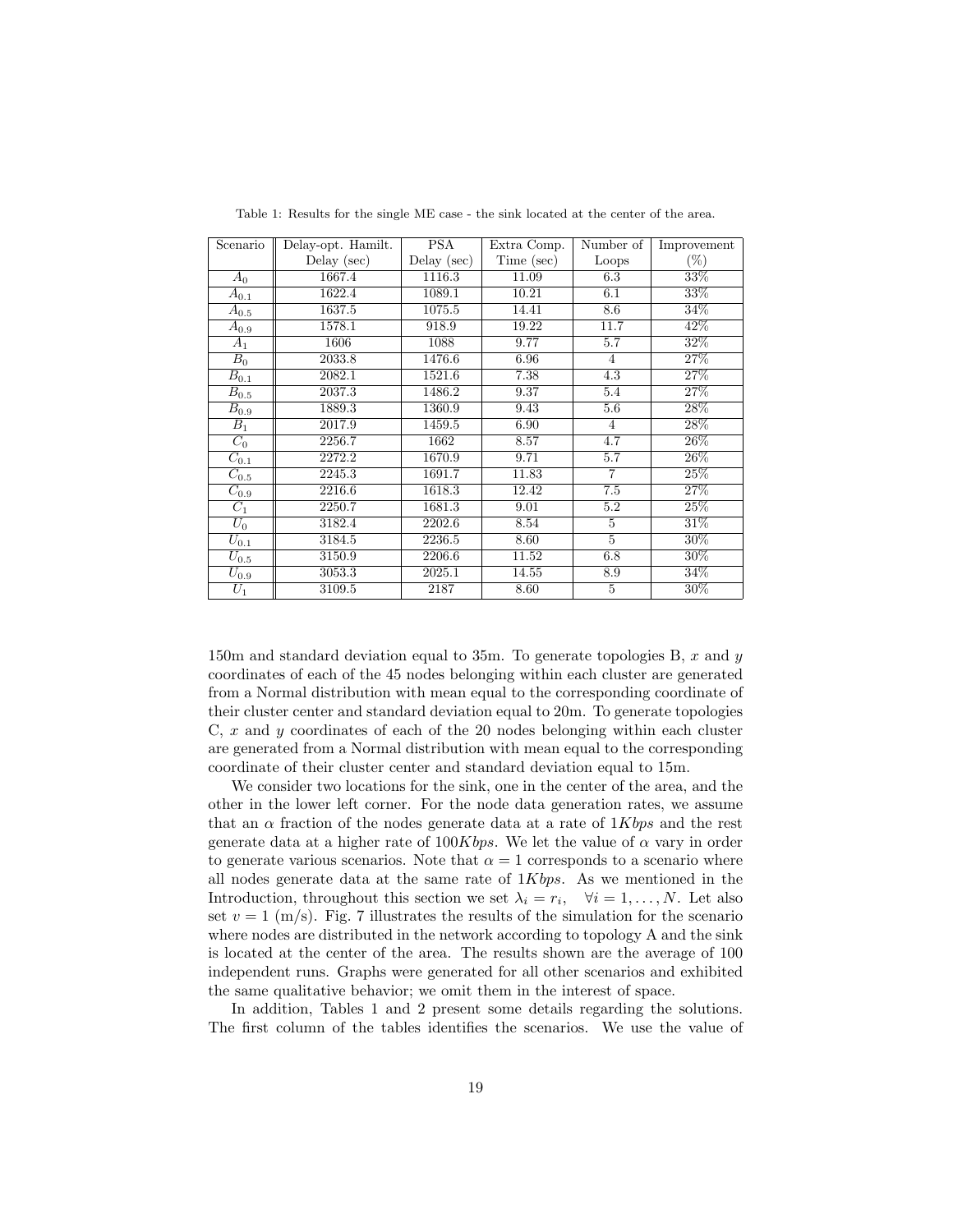| Scenario             | Delay-opt. Hamilt. | PSA           | Extra Comp. | Number of      | Improvement |
|----------------------|--------------------|---------------|-------------|----------------|-------------|
|                      | Delay $(\sec)$     | $Delay$ (sec) | Time (sec)  | Loops          | $(\%)$      |
| $A_0$                | 1844.7             | 1701.7        | 3.67        | $\overline{2}$ | 8%          |
| $A_{0.1}$            | 1864.9             | 1683          | 3.88        | $\overline{2}$ | 10%         |
| $A_{0.5}$            | 1884               | 1697          | 4.34        | 2.4            | 10%         |
| $\overline{A}_{0.9}$ | 1812.7             | 1617.9        | 4.69        | 2.6            | 11\%        |
| $A_1$                | 1881.4             | 1700.7        | 3.66        | $\overline{2}$ | $10\%$      |
| $B_0$                | 2057.5             | 1870.7        | 3.95        | 2.1            | $9\%$       |
| $B_{0.1}$            | 2058.6             | 1881.7        | 4.02        | 2.2            | $9\%$       |
| $B_{0.5}$            | 2079.1             | 1878.5        | 4.53        | 2.5            | 10%         |
| $B_{0.9}$            | 2080.3             | 1859.7        | 5.43        | 3.1            | 11\%        |
| $B_1$                | 2104.1             | 1895.6        | 3.74        | 2.1            | 10%         |
| $C_0$                | 2312.5             | 2038.6        | 4.21        | 2.3            | $12\%$      |
| $C_{0.1}$            | 2330.9             | 2044.3        | 3.79        | 2.1            | 12%         |
| $C_{0.5}$            | 2312.5             | 2015.9        | 4.48        | 2.5            | 13%         |
| $C_{0.9}$            | 2216.9             | 1974.3        | 5.42        | 3              | 11\%        |
| $C_1$                | 2316.8             | 2002.4        | 3.61        | $\overline{2}$ | 14%         |
| $U_0$                | 3210.2             | 2593.8        | 5.09        | 2.8            | 19%         |
| $\overline{U}_{0.1}$ | 3150               | 2550.7        | 4.87        | 2.7            | 19%         |
| $\overline{U_{0.5}}$ | 3179.8             | 2567.3        | 6.68        | 3.8            | 19%         |
| $U_{0.9}$            | 3072.8             | 2502.9        | 7.12        | 4.1            | 19%         |
| $U_1$                | 3227.5             | 2559.7        | 5.06        | 2.8            | 21%         |

Table 2: Results for the single ME case - the sink located at the corner of the area.

 $\alpha$  as a subscript in the topology identifier (A, B, C, or U). For instance,  $B_{0.9}$ corresponds to a scenario where  $\alpha = 0.9$  and the nodes are distributed according to topology B. The second and third columns list delays of the delay-optimal Hamiltonian solution and the proposed PSA solution, respectively. The fourth column reports the additional computation time that PSA takes on top of the computational cost to compute the Hamiltonian solution. The fifth column shows  $K$ , the average number of loops in the final PSA schedule (the numbers are not necessarily integer since each number is the average of 100 independent runs). The sixth column represents the percentage of improvement that PSA brings in comparison to the delay-optimal Hamiltonian solution, i.e., the values of the quantity

## Delay-optimal Hamiltonian Solution Delay − PSA Solution Delay Delay-optimal Hamiltonian Solution Delay .

The results show that the average delay of topology A is less than that of topology B, which is less than that of topology C, which is less than topology U. As it can be seen, by applying PSA the improvement is at least about  $10\%$ and in some cases more than 40% compared to the delay-optimal Hamiltonian solutions. The improvement is more significant when the sink is located closer to the nodes (the center of the area) rather than the corner of the area which might seem intuitive. The simulation results also show that the additional computational time PSA requires on top of the delay-optimal Hamiltonian solution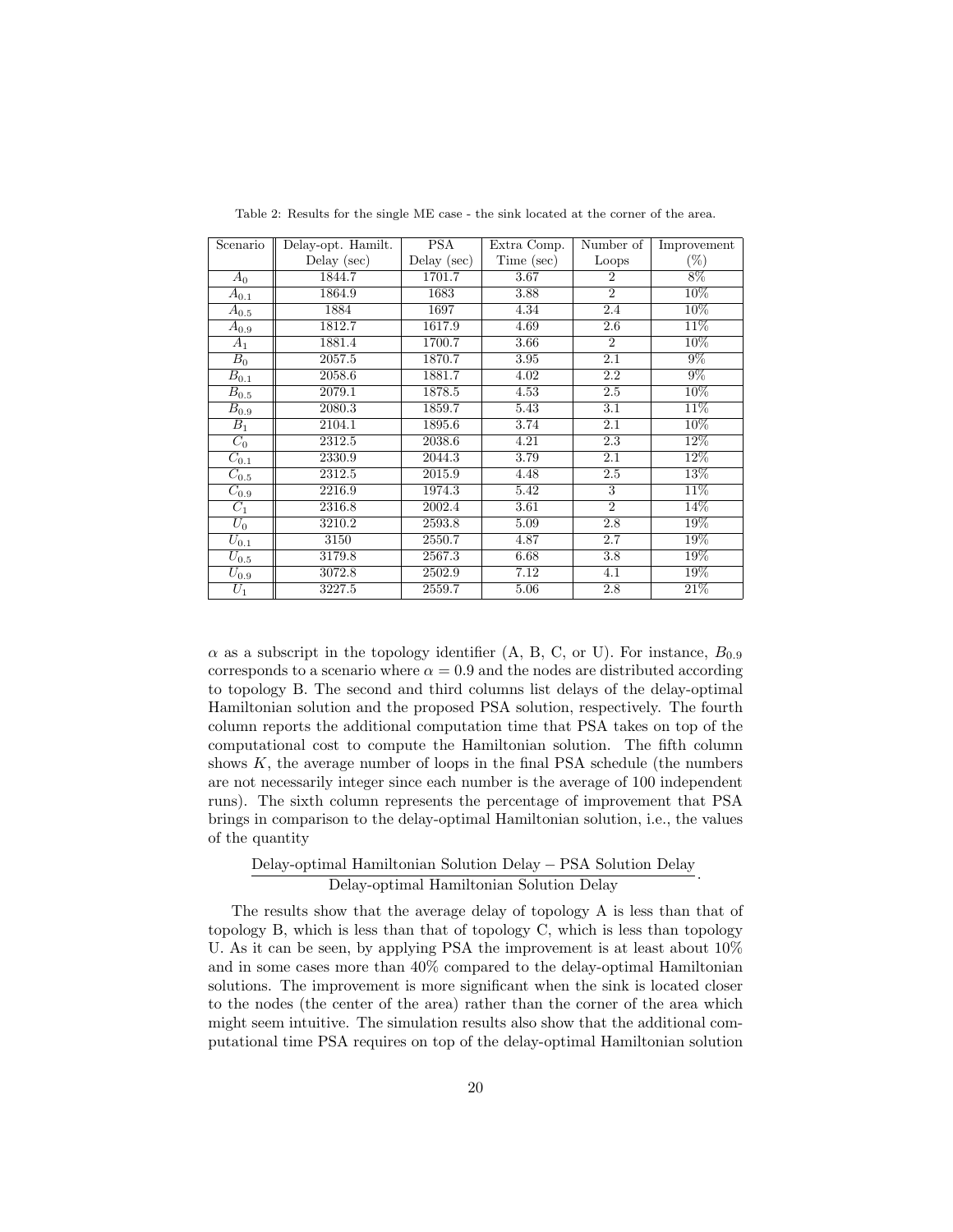| Scenario  | Ζ              | MURA Delay (sec) | $Z-PSA$ Delay (sec) | Improvement $(\%)$ |
|-----------|----------------|------------------|---------------------|--------------------|
| $A_{0.9}$ | $\overline{2}$ | 784.3            | 472.9               | 40%                |
| $A_1$     | $\overline{2}$ | 812.6            | 552.1               | 32%                |
| $A_{0.9}$ | 4              | 405.2            | 237.4               | 41%                |
| $A_1$     | $\overline{4}$ | 417.8            | 278.9               | 33%                |
| $A_{0.9}$ | 10             | 178.5            | 104.5               | 41\%               |
| $A_1$     | 10             | 183.2            | 120.7               | 34%                |
| $C_{0.9}$ | $\overline{2}$ | 1126.5           | 831.7               | 26%                |
| $C_1$     | $\overline{2}$ | 1142.7           | 859.2               | 25%                |
| $C_{0.9}$ | $\overline{4}$ | 568.4            | 417.9               | 26%                |
| $C_1$     | 4              | 581.3            | 429.6               | 26%                |
| $C_{0.9}$ | 10             | 242.4            | 173.1               | 29%                |
| $C_1$     | 10             | 256.9            | 181.3               | 29%                |
| $U_{0.9}$ | $\overline{2}$ | 1530.5           | 1035.3              | 32%                |
| $U_1$     | $\overline{2}$ | 1559.2           | 1078.1              | 31%                |
| $U_{0.9}$ | 4              | 773.9            | 504.7               | 35%                |
| $U_1$     | $\overline{4}$ | 789.2            | 518.1               | 34%                |
| $U_{0.9}$ | 10             | 315.7            | 218.2               | 31%                |
| $U_1$     | 10             | 329.4            | 231.1               | $30\%$             |

Table 3: Results for the multiple ME case - the sink located at the center of the area.

is on the order of a few seconds. This computational overhead is correlated with the number of loops, and in general as the number of loops increases, so does the improvement. We note that the average numbers of loops tends to be larger in the scenarios where the sink is located at the center compared to the scenarios where the sink is located at the corner.

For the multiple ME case, we use Multi-Route Algorithm (MURA) proposed in [14] as the basis to evaluate the performance of the proposed algorithm. MURA was shown in [14] to be very effective in minimizing the delay. Briefly, MURA starts with  $N$  MEs (called "ferries" in [14] by the authors) and each node is assigned to an ME. That is, each ME route consists of one node. MURA refines the node assignment and reduces the number of MEs to Z by using four types of operations. In each step, MURA estimates the weighted delay of the resulting node assignment for each operation and chooses to perform the best one until the number of MEs is Z and no further improvement can be found. In our simulations we let Z, the number of MEs, to take values from 2, 4, and 10 to represent different levels of available resources. Similar results as in the single ME case are obtained for the multiple ME case and are summarized in Tables 3 and 4. Again, our algorithm outperforms the alternative by at least 10% and in some cases the improvement exceeds 40%.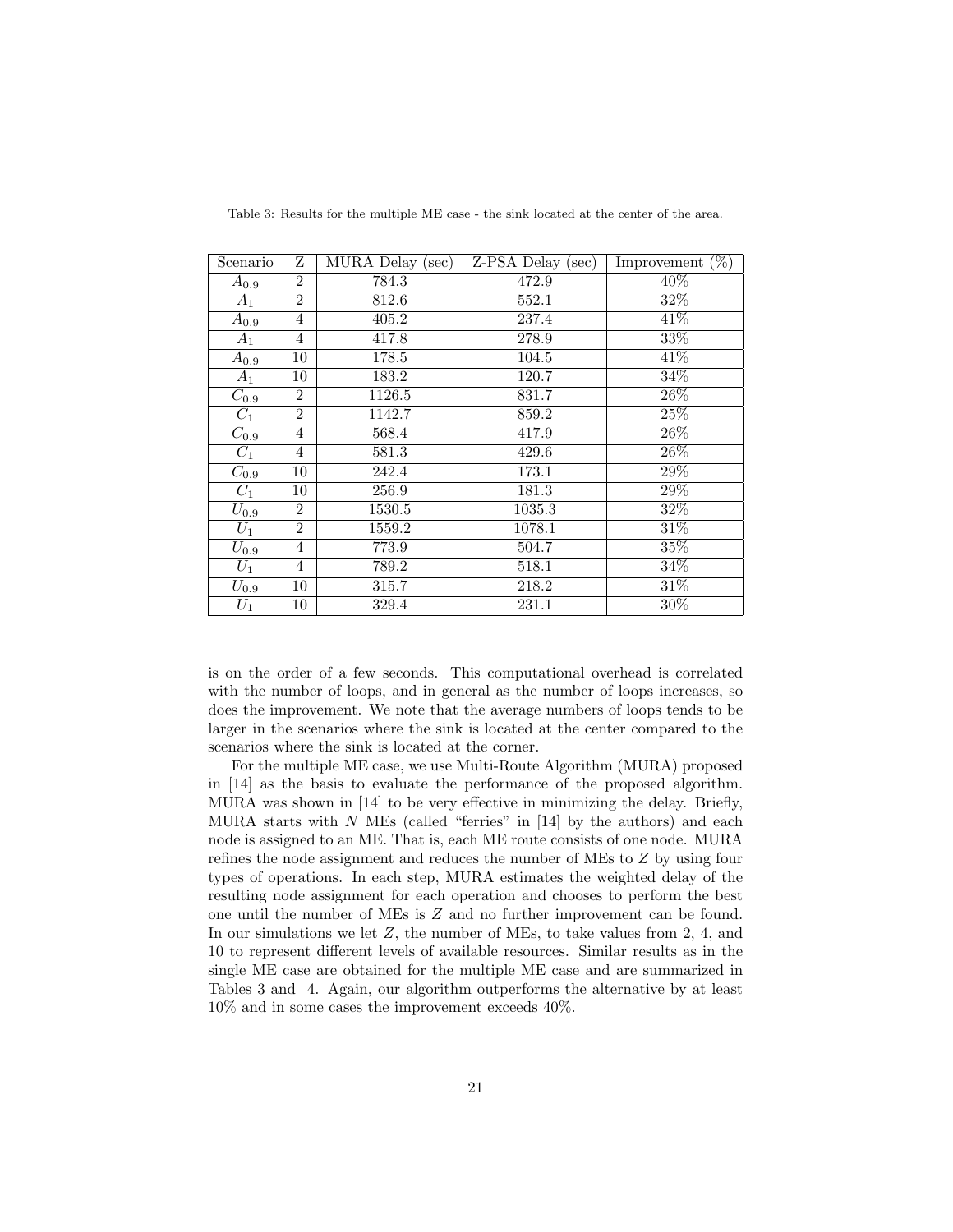| Scenario  | Ζ              | $\overline{\text{MURA}}$ Delay (sec) | $Z-PSA$ Delay (sec) | Improvement $(\%)$ |
|-----------|----------------|--------------------------------------|---------------------|--------------------|
| $A_{0.9}$ | $\overline{2}$ | 908.5                                | 807.7               | $11\%$             |
| $A_1$     | $\overline{2}$ | 921.2                                | 831.5               | 10%                |
| $A_{0.9}$ | 4              | 467.3                                | 416.7               | 11%                |
| $A_1$     | $\overline{4}$ | 481.4                                | 428.2               | $11\%$             |
| $A_{0.9}$ | 10             | 208.3                                | 173.7               | 17%                |
| $A_1$     | 10             | 221.4                                | 188.1               | 15%                |
| $C_{0.9}$ | $\overline{2}$ | 1124.8                               | 973.2               | 13%                |
| $C_1$     | $\overline{2}$ | 1138.6                               | 997.3               | 12%                |
| $C_{0.9}$ | $\overline{4}$ | 560.9                                | 497.3               | 11%                |
| $C_1$     | 4              | 571.8                                | 505.1               | 12%                |
| $C_{0.9}$ | 10             | 232.4                                | 204.5               | 12%                |
| $C_1$     | 10             | 246.7                                | 212.9               | 14%                |
| $U_{0.9}$ | $\overline{2}$ | 1551.8                               | 1271.2              | 18%                |
| $U_1$     | $\overline{2}$ | 1573.5                               | 1292.6              | 18%                |
| $U_{0.9}$ | 4              | 787.9                                | 630.2               | 20%                |
| $U_1$     | $\overline{4}$ | 802.5                                | 648.7               | 19%                |
| $U_{0.9}$ | 10             | 314.1                                | 256.3               | 18%                |
| $U_1$     | 10             | 327.6                                | 268.2               | 18%                |

Table 4: Results for the multiple ME case - the sink located at the corner of the area.

#### 7. Conclusions

We presented algorithms aimed at minimizing the average delay in harvesting data using mobile elements in wireless networks. Our approach transforms Hamiltonian solutions to potentially better non-Hamiltonian solutions. The algorithm improves upon the available Hamiltonian solution by "splitting" it into several loops. Numerical results show that our algorithms can improve average delay by more than 40% in some instances while requiring a modest computational effort to modify the TSP-based route. The improvement is more significant when the sink is located closer to the nodes (closer to the center of the area).

There are several directions future work could consider. Focusing on sensor networks in urban areas, one can note that MEs travel on a network of roads and a Euclidean distance is not the most appropriate metric to be used. Instead, one could assume that MEs travel on a graph and use edge distances. Further, in many settings MEs do not need to reach the exact location of sensor nodes but only approach them closely. Thus, it is natural to consider a variant of TSP where the route needs to reach neighborhoods of points – knows as TSP with neighborhoods [39]. Other interesting directions include handling multiple sinks and incorporating ME energy efficiency into the objective.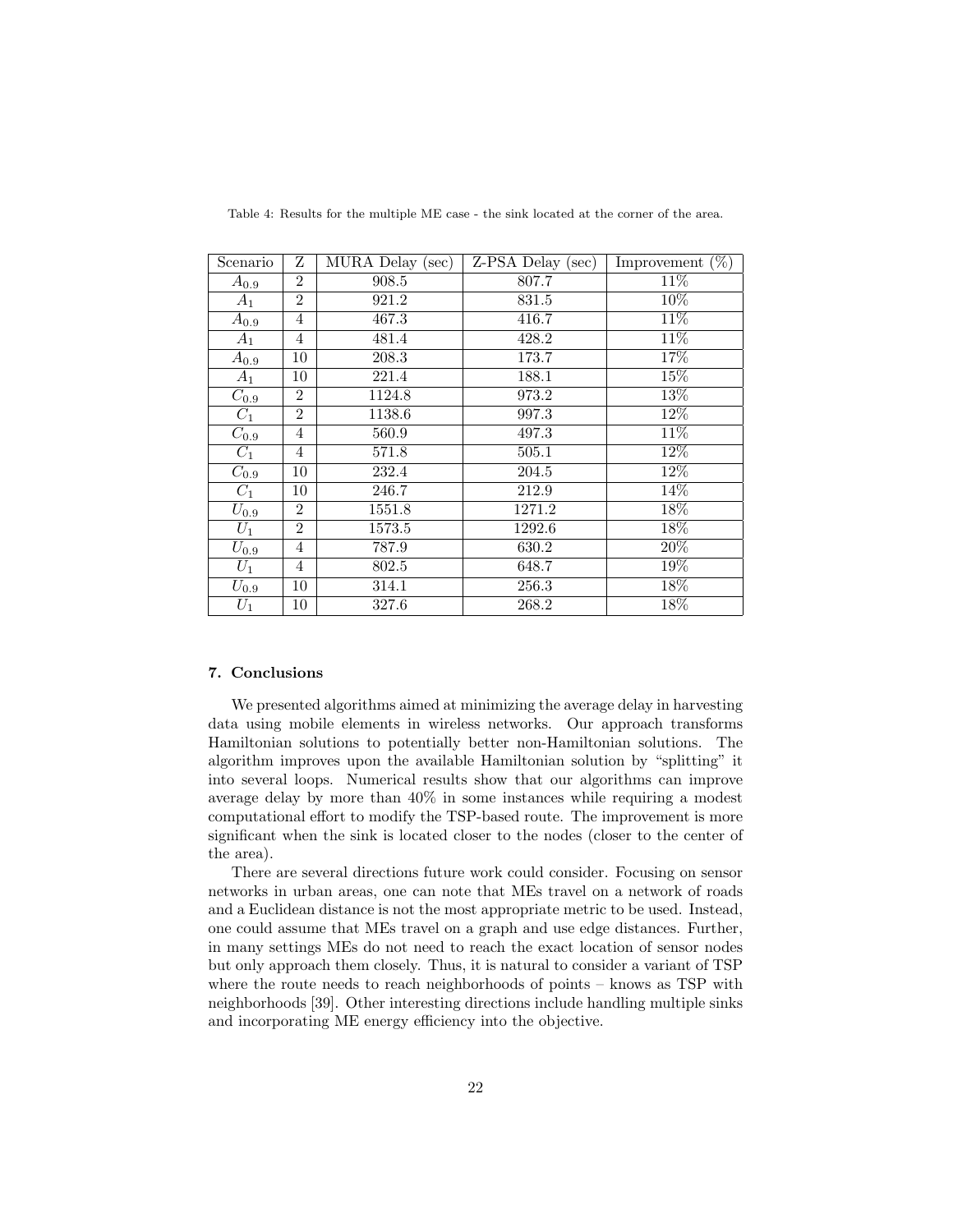### References

- [1] R. Moazzez-Estanjini, I. C. Paschalidis, Improved delay-minimized data harvesting with mobile elements in wireless sensor networks, in: Proceedings of the 9th Intl. Symposium on Modeling and Optimization in Mobile, Ad Hoc, and Wireless Networks (WiOpt), Princeton, New Jersey, 2011, pp. 49–54.
- [2] R. Shah, S. Roy, S. Jain, W. Brunette, Data MULEs: Modeling a three-tier architecture for sparse sensor networks, Elsevier Ad Hoc Networks Journal 1 (2) (2003) 215–233.
- [3] A. Chakrabarti, A. Sabharwal, B. Aazhang, Using predictable observer mobility for power efficient design of sensor networks, in: IPSN, 2003, pp. 129–145.
- [4] X. Li, A. Nayak, I. Stojmenovic, Exploiting actuator mobility for energyefficient data collection in delay-tolerant wireless sensor networks, in: 2009 Fifth International Conference on Networking and Services, 2009, pp. 216– 221.
- [5] W. Wang, V. Srinivasan, K. Chua, Using mobile relays to prolong the lifetime of wireless sensor networks, in: MobiCom, 2005, pp. 270–283.
- [6] O. Tekdas, V. Isler, J. Lim, A. Terzis, Using mobile robots to harvest data from sensor fields, in: IEEE Wireless Communications in Robotic Networks, 2009.
- [7] P. Juang, H. Oki, Y. Wang, M. Martonosi, L. Peh, D. Rubenstein, Energyefficient computing for wildlife tracking: design tradeoffs and early experiences with zebranet, in: International Conference on Architectural support for programming languages and operating systems, 2002.
- [8] A. Beafour, M. Leopold, P. Bonnet, Smart tag based data dissemination, in: ACM Workshop on Wireless Sensor Networks and Applications, 2002.
- [9] Daknet project, http://web.media.mit.edu/ amir/daknet/.
- [10] M. Dunbabin, P. Corke, I. Vasilescu, D. Rus, Data muling over underwater wireless sensor networks using an autonomous underwater vehicle, in: Proceedings of the 2006 IEEE International Conference on Robotics and Automation (ICRA), 2006, pp. 2091–2098.
- [11] M. Todd, D. Mascarenas, E. Flynn, T. Rosing, B. Lee, D. Musiani, S. Dasgupta, S. Kpotufe, D. Hsu, R. Gupta, G. Park, T. Overly, M. Nothnagel, C. Farrar, A different approach to sensor networking for SHM: Remote powering and interrogation with unmanned aerial vehicles, in: Proceedings of the 6th International workshop on Structural Health Monitoring, 2007.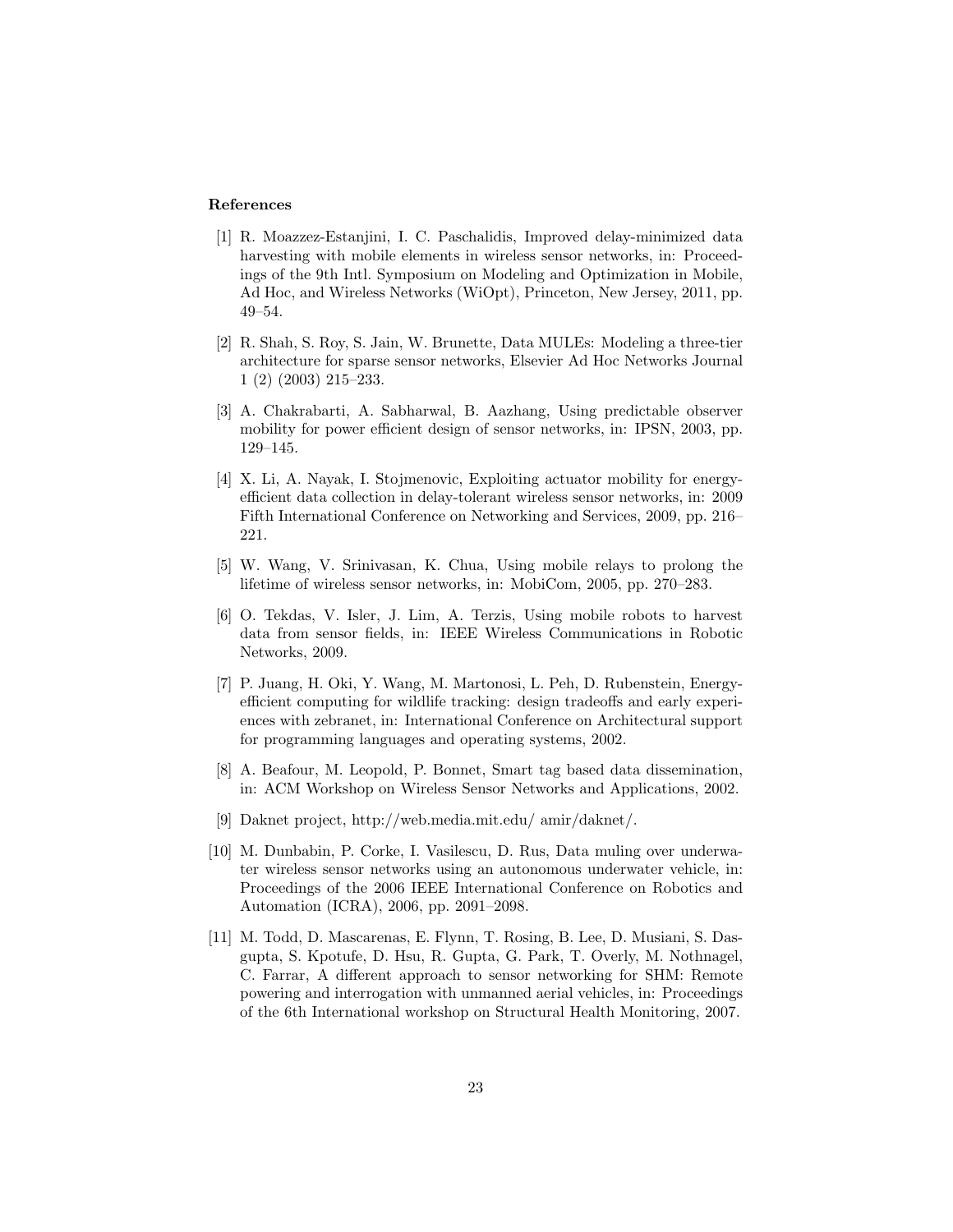- [12] W. Zhao, M. Ammar, Message Ferrying: proactive routing in highlypartitioned wireless ad hoc networks, in: Proceedings of the 9th IEEE workshop on future trends of distributed computing systems, 2003, pp. 308–314.
- [13] W. Zhao, M. Ammar, E. Zegura, A message ferrying approach for data delivery in sparse mobile ad hoc networks, in: Proceedings of the 5th ACM international symposium on mobile ad hoc networking and computing, 2004, pp. 187–198.
- [14] W. Zhao, M. H. Ammar, E. W. Zegura, Controlling the mobility of multiple data transport ferries in a delay-tolerant network, in: Proceedings of IEEE INFOCOM 2005, Vol. 2, 2005, pp. 1407–1418.
- [15] A. Pandya, A. Kansal, G. Pottie, Goodput and delay in networks with controlled mobility, in: 2008 IEEE Aerospace Conference, 2008, pp. 1–8.
- [16] A. Kansal, A. Somasundara, D. Jea, M. Srivastava, D. Estrin, Intelligent fluid infrastructure for embedded networks, in: Proceedings of MobiSys, 2004, pp. 111–124.
- [17] Y. Gu, D. Bozdag, E. Ekici, F. Ozguner, C. Lee, Partitioning based mobile element scheduling in wireless sensor networks, in: Proceedings of IEEE SECON, 2005, pp. 386–395.
- [18] G. Xing, T. Wang, W. Jia, M. Li, Rendezvous design algorithms for wireless sensor networks with a mobile base station, in: Proceedings of ACM MobiHoc, 2008, pp. 231–239.
- [19] I. Akyildiz, I. Kasimoglu, Wireless sensor and actor networks: research challenges, Ad Hoc Networks Journal 2 (2004) 351–367.
- [20] E. Ngai, Y. Zhou, M. Lyu, J. Liu, Reliable reporting of delay-sensitive events in wireless sensor-actuator networks, in: Proceedings of the 3rd IEEE MASS, 2006.
- [21] S. Basagni, A. Carosi, E. Melachrinoudis, C. Petrioli, Z. Wang, Controlled sink mobility for prolonging wireless sensor networks lifetime, ACM Wireless Networks 14 (6) (2008) 831–858.
- [22] S. Hashish, A. Karmouch, Deployment-based solution for prolonging lifetime in sensor networks with multiple mobile sinks, Ad Hoc and Sensor Wireless Networks.
- [23] S. Nesamony, M. Vairamuthu, M. Orlowska, On optimal route of a calibrating mobile sink in a wireless sensor network, in: Proceedings of INSS, 2007, pp. 61–64.
- [24] Z. Vincze, D. Vass, R. Vida, A. Vidacs, A. Telcs, Adaptive sink mobility in event-driven densely deployed wireless sensor networks, Ad Hoc and Sensor Wireless Networks 3 (2) (2007) 255–284.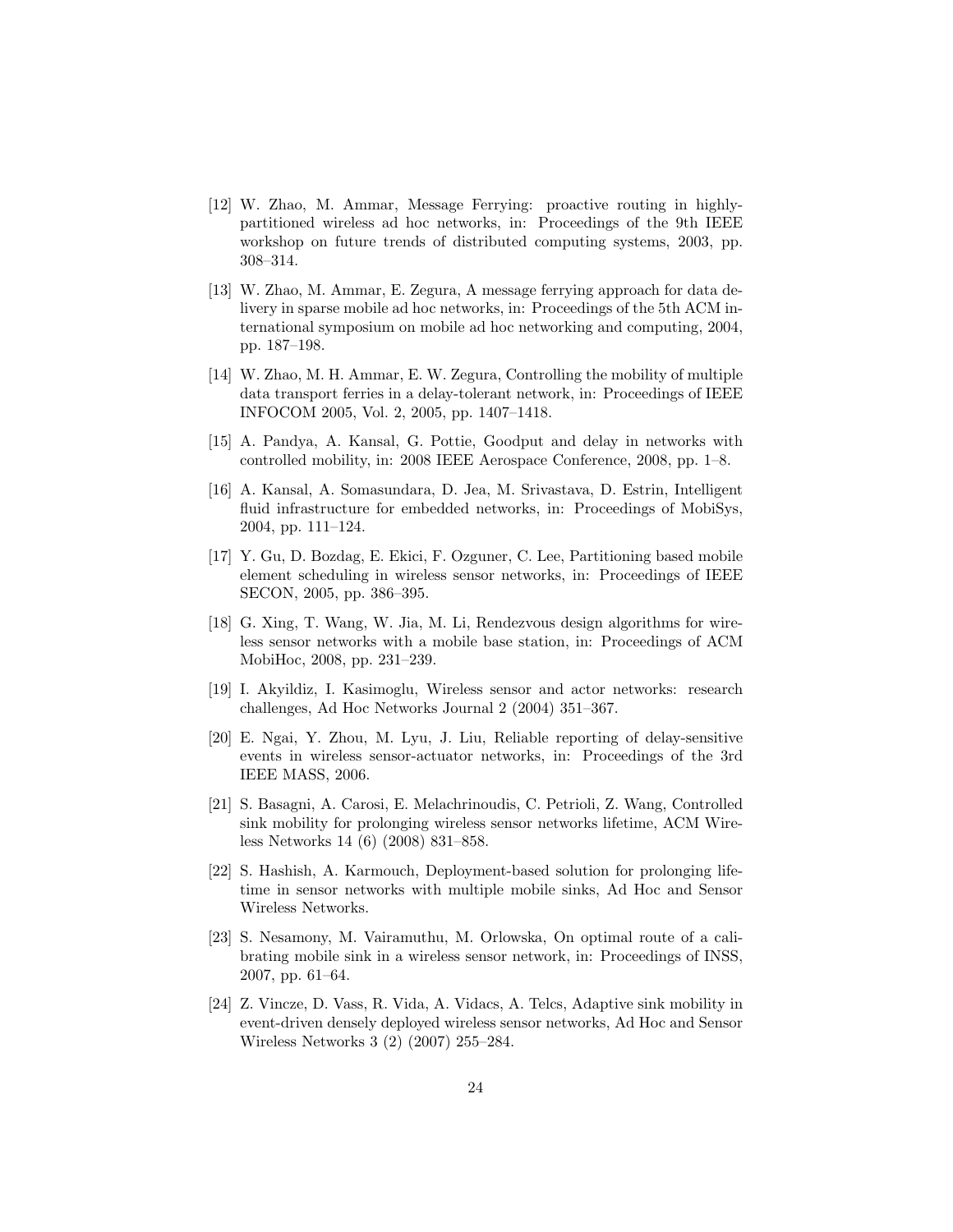- [25] X. Li, A. Nayak, I. Stojmenovic, Sink mobility in wireless sensor networks, in: X. Li, H. Liu, A. Nayak, I. Stojmenovic (Eds.), Wireless Sensor and Actuator Networks: Algorithms and Protocols for Scalable Coordination and Data Communication, Wiley, 2009.
- [26] R. Sugihara, R. Gupta, Improving the data delivery latency in sensor networks with controlled mobility, Distributed Computing in Sensor Systems (2008) 386–399.
- [27] I. C. Paschalidis, R. Moazzez-Estanjini, The capacity of sparse networks under controlled mobility, in: Proceedings of the 49th IEEE Conference on Decision and Control, Atlanta, Georgia, 2010, pp. 5610–5615.
- [28] S. Parragh, K. Doerner, R. Hartl, A survey on pickup and delivery problems: Part I: Transportation between customers and depot, Journal fr Betriebswirtschaft 58 (1) (2008) 21–51.
- [29] S. Parragh, K. F. Doerner, R. Hartl, A survey on pickup and delivery problems: Part II: Transportation between pickup and delivery locations, Journal fr Betriebswirtschaft 58 (2) (2008) 81–117.
- [30] G. Berbeglia, J. Cordeau, I. Gribkovskaia, G. Laporte, Static pickup and delivery problems: a classification scheme and survey, TOP 15 (1) (2007) 1–31.
- [31] R. Diestel, Graph Theory, 3rd Edition, Springer-Verlag, 2005.
- [32] B. Yuan, M. Orlowska, S. Sadiq, On the optimal robot routing problem in wireless sensor networks, IEEE Trans. Knowl. Data Eng. 19 (9) (2007) 1252–1261.
- [33] R. Suganthel, P. Balasubramanie, Efficient routing for intermittently connected mobile ad hoc network, IJCSNS International Journal of Computer Science and Network Security 8 (11) (2008) 184–191.
- [34] Z. Zhang, Z. Fei, Route design for multiple ferries in delay tolerant networks, in: Proc. of IEEE Wireless Communications and Networking Conference, 2007, pp. 3460–3465.
- [35] A. Somasundara, A. Ramamoorthy, M. Srivastava, Mobile element scheduling for efficient data collection in wireless sensor networks with dynamic deadlines, in: Proceedings of the 25th IEEE International Real-Time System Symposium, 2004, pp. 296–305.
- [36] D. Henkel, T. Brown, Towards autonomous data ferry route design through reinforcement learning, in: World of Wireless, Mobile and Multimedia Networks, 2008, pp. 1–6.
- [37] O. Boxma, H. Levy, J. Weststrate, Efficient visit frequencies for polling tables: minimization of waiting cost, Queueing Systems 9 (1) (1991) 133– 162.